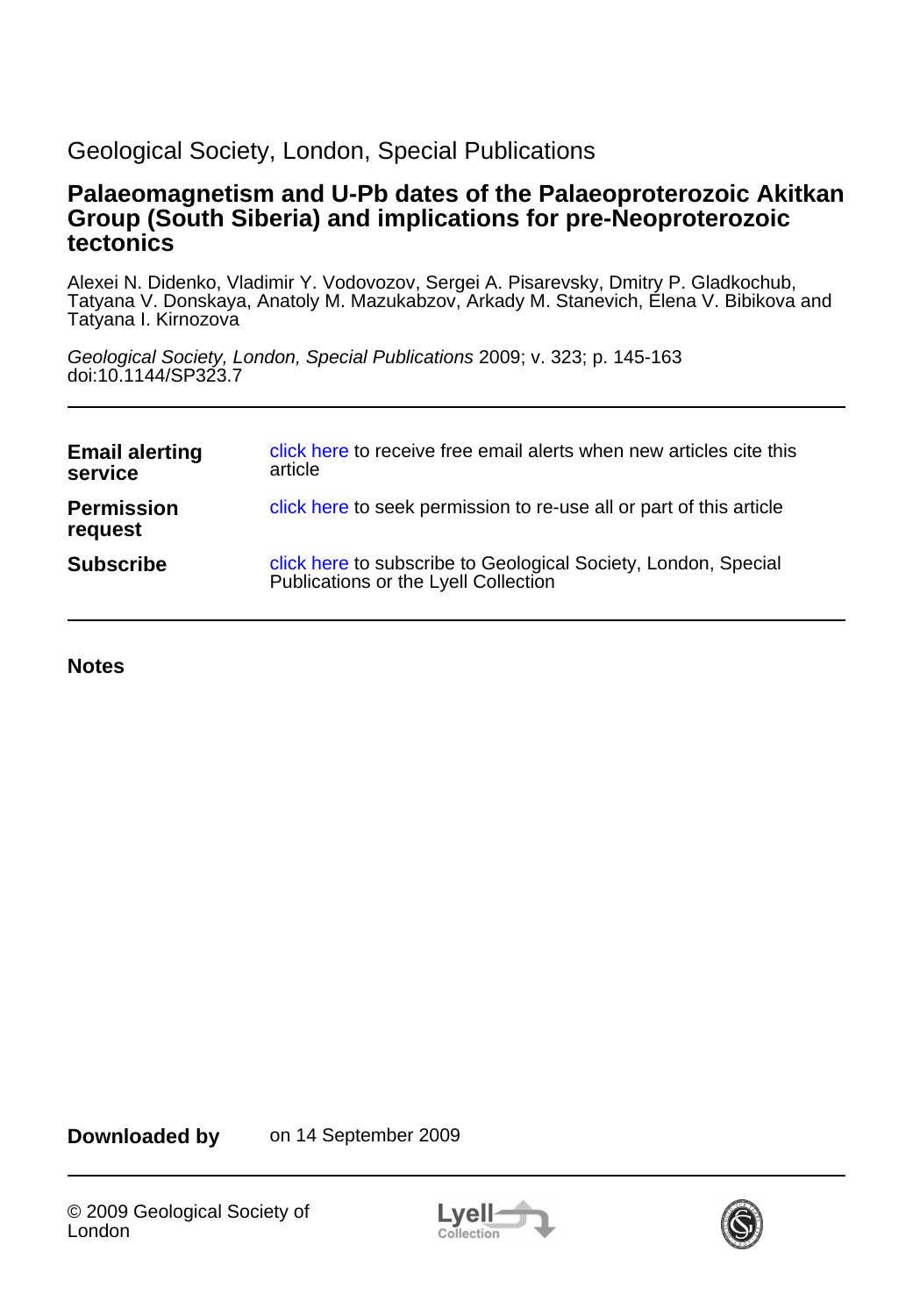# Palaeomagnetism and U –Pb dates of the Palaeoproterozoic Akitkan Group (South Siberia) and implications for pre-Neoproterozoic tectonics

ALEXEI N. DIDENKO<sup>1,6\*</sup>, VLADIMIR Y. VODOVOZOV<sup>2,7</sup>, SERGEI A. PISAREVSKY<sup>3</sup>, DMITRY P. GLADKOCHUB4, TATYANA V. DONSKAYA4, ANATOLY M. MAZUKABZOV4, ARKADY M. STANEVICH4, ELENA V. BIBIKOVA5 & TATYANA I. KIRNOZOVA5

<sup>1</sup>Geological Institute of the Russian Academy of Sciences, 7, Pyzhevsky Lane, 119017 Moscow, Russia

<sup>2</sup>Institute of Physics of the Earth of the Russian Academy of Sciences, 10 Bol. Gruzinskaya Street, 123995 Moscow, Russia

 $3$ School of Geosciences of the University of Edinburgh, the King's Buildings, West Mains Road, Edinburgh EH9 3JW, UK

<sup>4</sup>Institute of the Earth's Crust of the Siberian Branch of the Russian Academy of Sciences, 128, Lermontova Avenue, 664033 Irkutsk, Russia

<sup>5</sup>Vernadsky Institute of geochemistry and analytical chemistry of the Russian Academy of Sciences, 19, Kosygina Street, 117975 Moscow, Russia

<sup>6</sup>Institute of Tectonics and Geophysics of the Eastern Branch of the Russian Academy of Sciences, 65, Kim Yu. Chen Street, 680063 Khabarovsk, Russia

 $7$ Lomonosov Moscow State University, Faculty of Geology, 1 Leninskiye Gory, 119899 Moscow, Russia

\*Corresponding author (e-mail: alexei\_didenko@mail.ru)

Abstract: We present new geochronological and palaeomagnetic results from the late Palaeoproterozoic Akitkan Group in South Siberia. The zircon U–Pb conventional age of the rhyodacite from the upper part of the group is  $1863 + 9$  Ma and the age of the dacite from the lower part of the group is  $1878 \pm 4$  Ma. Palaeomagnetic study of sedimentary and some igneous rocks from the upper part of the group isolated a high-temperature characteristic component ( $D = 193^\circ$ ,  $I = 19^\circ$ ,  $k = 51$ ,  $\alpha_{95} = 7^\circ$ ) which is supported by two of three applied conglomerate tests. However, the third intra-formational conglomerate test demonstrates a contaminating overprint of uncertain nature for a part of our collection. The analysis of data suggests that this overprint occurred at time when the geomagnetic field's direction was similar to that at the time of the deposition. Therefore the corresponding palaeomagnetic pole (22.5 °S, 97.4 °E, dp = 1.5°, dm = 2.8°) may be considered as representative for the deposition time. Palaeomagnetic study of the sediments in the lower part of the Akitkan Group isolated a stable primary remanence ( $D = 189^{\circ}$ ,  $I = 8^{\circ}$ ,  $k = 111$ ,  $\alpha_{95} = 5^{\circ}$ ) supported by positive intra-formational conglomerate and fold tests. The palaeomagnetic pole (30.8 °S, 98.7 °E, dp = 2.5°, dm = 5.0°) is nearly coeval with the 1879 Ma Molson B pole from the Superior craton. We used these two poles to compare the relative position of Siberia and the Superior craton in the late Palaeoproterozoic. It is different from their reconstruction around 1000 Ma. This demonstrates their relative movements in the Mesoproterozoic.

Pre-Neoproterozoic history of the Earth has been a matter of increased interest in the last decade. Conceptions vary from denying the very existence of plate tectonics before 1 Ga (Stern 2005), to

considering a single supercontinent during the Precambrian (Piper 2000), to suggesting assemblages and breakups of one or more supercontinents (Borukaev 1985; Khain & Bozhko 1988; Hoffman

From: REDDY, S. M., MAZUMDER, R., EVANS, D. A. D. & COLLINS, A. S. (eds) Palaeoproterozoic Supercontinents and Global Evolution. Geological Society, London, Special Publications, 323, 145–163. DOI: 10.1144/SP323.7 0305-8719/09/\$15.00 @ Geological Society of London 2009.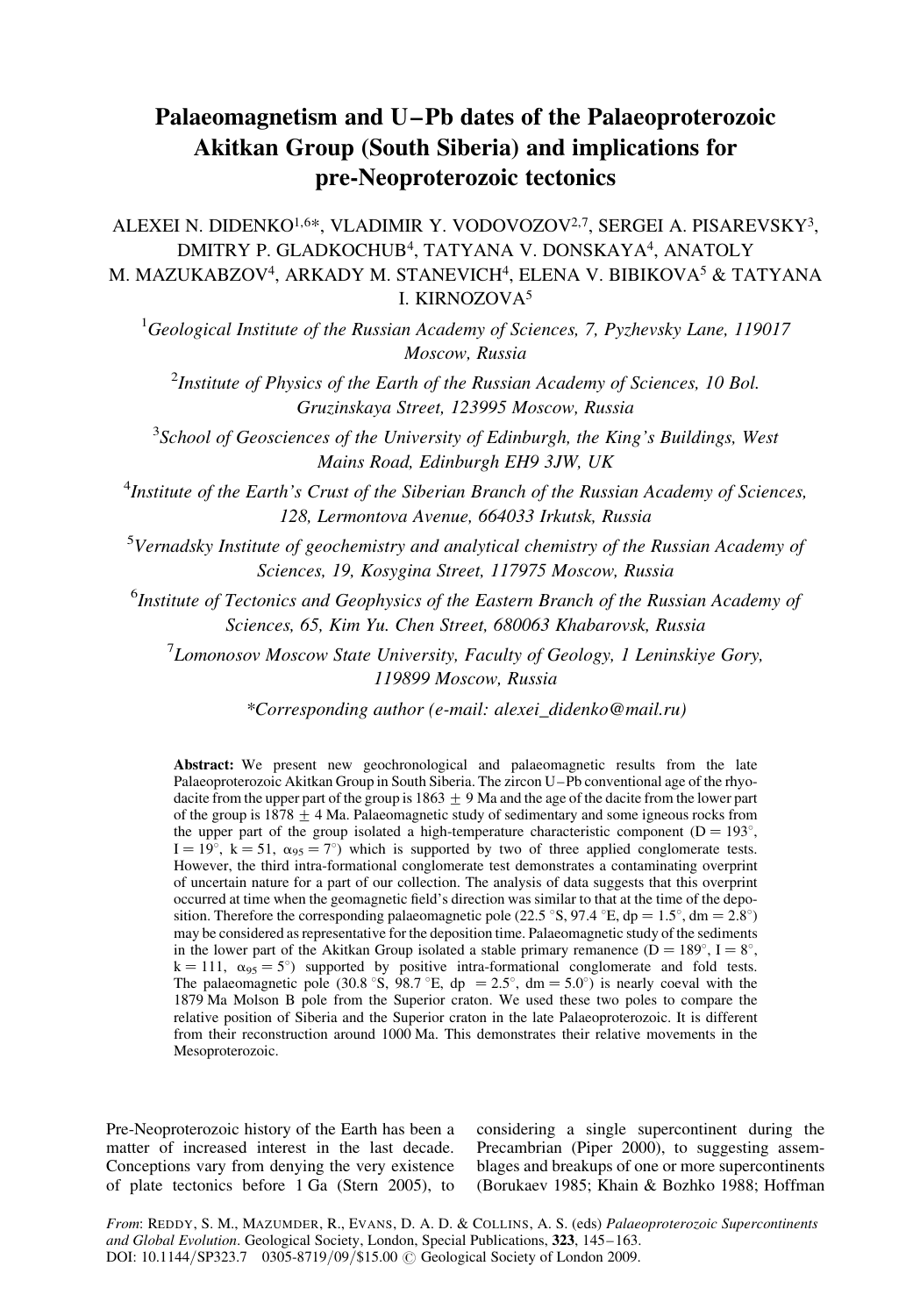1991; Windley 1995; Rogers 1996; Dalziel 1997; Condie 2002; Rogers & Santosh 2002). The variety of opinions results (at least in part) from a paucity of pre-1000 Ma palaeomagnetic data. The latest version of the IAGA Global Palaeomagnetic Database (GPMDB, Pisarevsky 2005) contains about 1100 pre-Neoproterozoic results compared to about 8000 Phanerozoic poles. Moreover, a great majority of these data fail to pass reasonable reliability criteria, because many palaeomagnetic poles are very poorly dated and only a few are supported by field tests. In addition, many results were obtained without proper demagnetizing. As a result, there are only 45 very reliable pre-Neoproterozoic poles (Evans & Pisarevsky 2008).

Until recently, Precambrian drift of Siberia was poorly constrained due to lack of precise geochronology and few reliable palaeomagnetic data. For example, at least six different Siberia–Laurentia reconstructions in the youngest Precambrian supercontinent Rodinia (equally poorly constrained) have been published (Pisarevsky et al. 2003, 2007; Pisarevsky & Natapov 2003). This situation improved greatly due to recent palaeomagnetic (Gallet et al. 2000; Pavlov et al. 2000, 2002) and geochronological (Rainbird et al. 1998; Sklyarov et al. 2003; Gladkochub et al. 2006a) studies. However, the Siberian role in pre-Rodinian palaeogeography is still practically unknown. There are only three relatively reliable (i.e. well-dated and properly demagnetized) Siberian palaeopoles of a pre-Rodinian age, namely 1503 Ma Kuonamka dykes, 1384 Ma Chieress dykes (Ernst et al. 2000) and 1850 Ma Shumikhin granites (Didenko et al. 2003, 2005). Moreover, Kuonamka and Chieress poles, as admitted by Ernst et al. (2000), are based on a small number of dykes, so the palaeosecular variation is not adequately averaged. Hence there are no reliable (s. s.) Siberian palaeopoles for the 800 Ma time interval between the c. 1045 Ma Malgina pole of Gallet et al. (2000) and the 1850 Ma Shumikhin pole of Didenko et al. (2003, 2005). As a result, most of pre-Rodinian global palaeogeographic reconstructions (Rogers 1996; Rogers & Santosh 2002; Zhao et al. 2002) place Siberia in the position next to north Laurentia by analogy with early Rodinian reconstructions (Hoffman 1991), or based on vague geological suggestions, some of which were made many years ago and have since proved to be incorrect. On the other hand, Siberia is very important for the pre-Rodinian palaeogeography, because it was almost surrounded by Mesoproterozoic passive margins (Pisarevsky & Natapov 2003; Gladkochub et al. 2006b), which means that Siberia could be a core of some late Palaeoproterozoic–Mesoproterozoic supercontinent in the same way as Laurentia apparently was the core of Rodinia (Dalziel 1997). Consequently, the

need of precisely dated and highly reliable Siberian Meso- and Palaeoproterozoic palaeomagnetic poles is obvious. Here we present results of palaeomagnetic and geochronological studies of two sections of the late Palaeoproterozoic Akitkan Group in South Siberia.

### Geology and sampling

The Siberian craton (Fig. 1a) is a Palaeoproterozoic collage of mostly Archaean superterranes, assembled at  $2.1-1.8$  Ga (Rosen et al. 2005). Collision of two major superterranes, Aldan and Anabar, resulted in the formation of the Akitkan orogenic belt (Fig. 1a; Rosen et al. 1994; Condie & Rosen 1994; Rosen et al. 2005) at c. 1.88 Ga (Poller et al. 2005). Post-collisional extension caused emplacement of voluminous 1.87–1.84 Ga granites (Neymark et al. 1991; Donskaya et al. 2002; Larin et al. 2003; Poller et al. 2005) and a development of the 550 km-long and 60 km-wide North-Baikal volcano-plutonic belt (Fig. 1b; Larin et al. 2003; Donskaya et al. 2005) composed of c. 4500 m of volcanic and volcano-sedimentary strata of the Akitkan Group and their co-magmatic granitoids (Bukharov 1987). Red sediments of the Akitkan Group were the primary target for our palaeomagnetic study.

Mazukabzov et al. (2006) proposed a new stratigraphic scheme of the Akitkan Group, based on the synthesis of previous schemes (Mats 1965; Salop 1967; Mats et al. 1968; Bukharov 1987) and on the new geochronological data (Larin et al. 2003; Poller *et al.* 2005). According to this scheme, the Akitkan Group unconformably overlies the Archaean foliated granites and schists and metavolcanicas of the Palaeoproterozoic Sarma Group in the southern part of the belt (Donskaya et al. 2005, 2007). The Sarma Group is cut by the 1910 Ma Kocherikovo granite (Bibikova et al. 1987). Direct contacts of the Akitkan Group with the Archaean basement and with the Sarma Group have been observed near the Malaya Kosa cape on the shores of Lake Baikal (Fig. 1d).

The lower part of the Akitkan Group is composed mostly of the clastic Malaya Kosa suite overlain by felsic volcanics and minor sediments of the Khibelen suite (Fig. 1d). In the northern part of the North-Baikal belt, the Akitkan Group is underlain by Palaeoproterozoic metamorphic rocks and granitoids. The Khibelen suite is also exposed here (Fig. 1c) and is conformably overlain by the volcano-sedimentary upper part of the Akitkan Group (Chaya suite). In the study area the Akitkan Group is conformably overlain by the sandstones of the Okun Group, which is, in turn, unconformably overlain by the Neoproterozoic Baikal Group. The Baikal Group directly overlies the Akitkan Group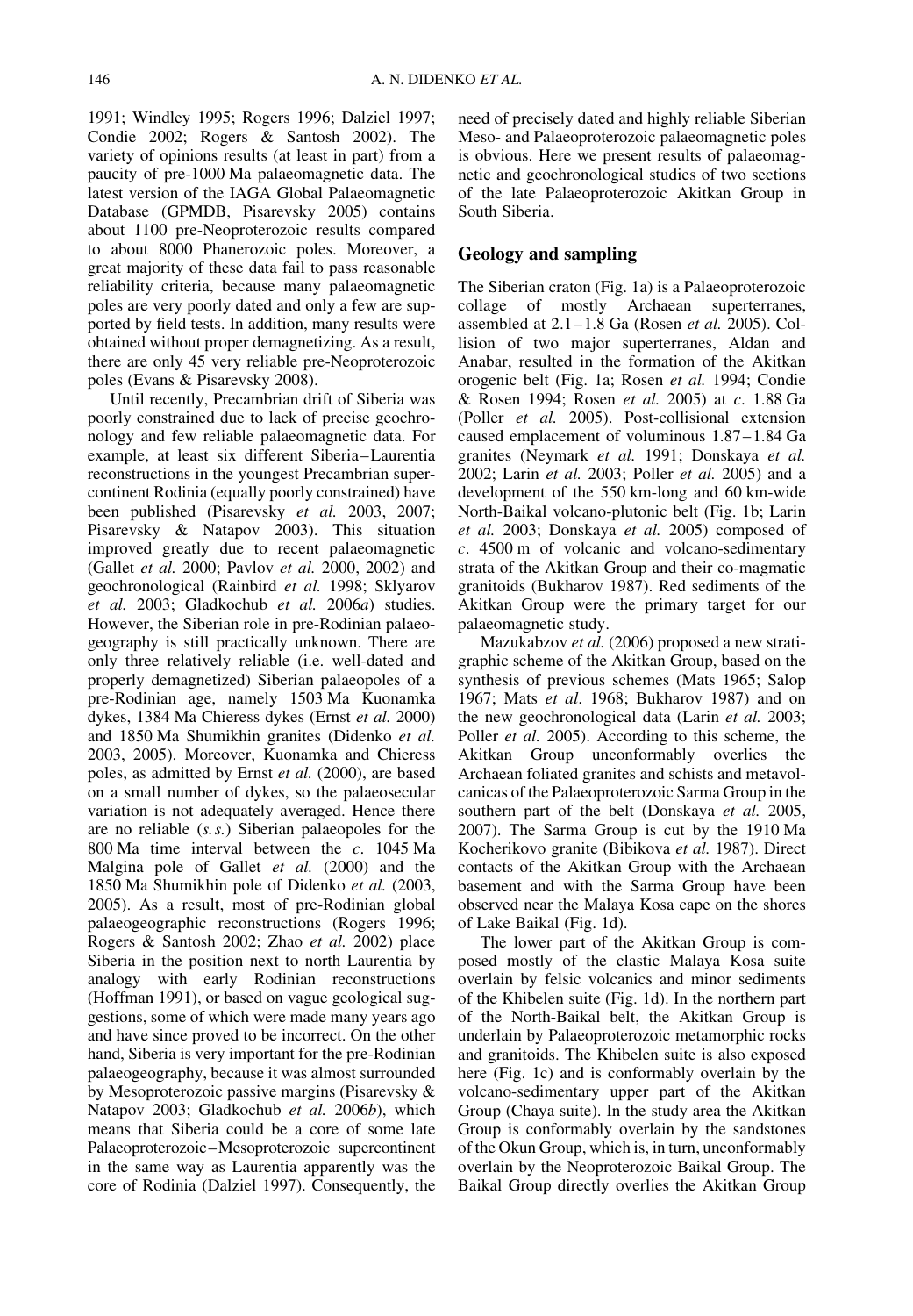

Fig. 1. Geographic setting and geological sketch map of the study area: (a) major tectonic elements of the Siberian craton (after Pisarevsky et al. 2007); (b) geology of the southern part of the Siberian craton (modified after Donskaya et al. 2007); (c) geological map of Chaya area (northern part of the Akitkan orogenic belt), the prefix D04 is omitted in the numbers of sample sites; (d) geological map of the Khibelen area (southern part of the Akitkan orogenic belt).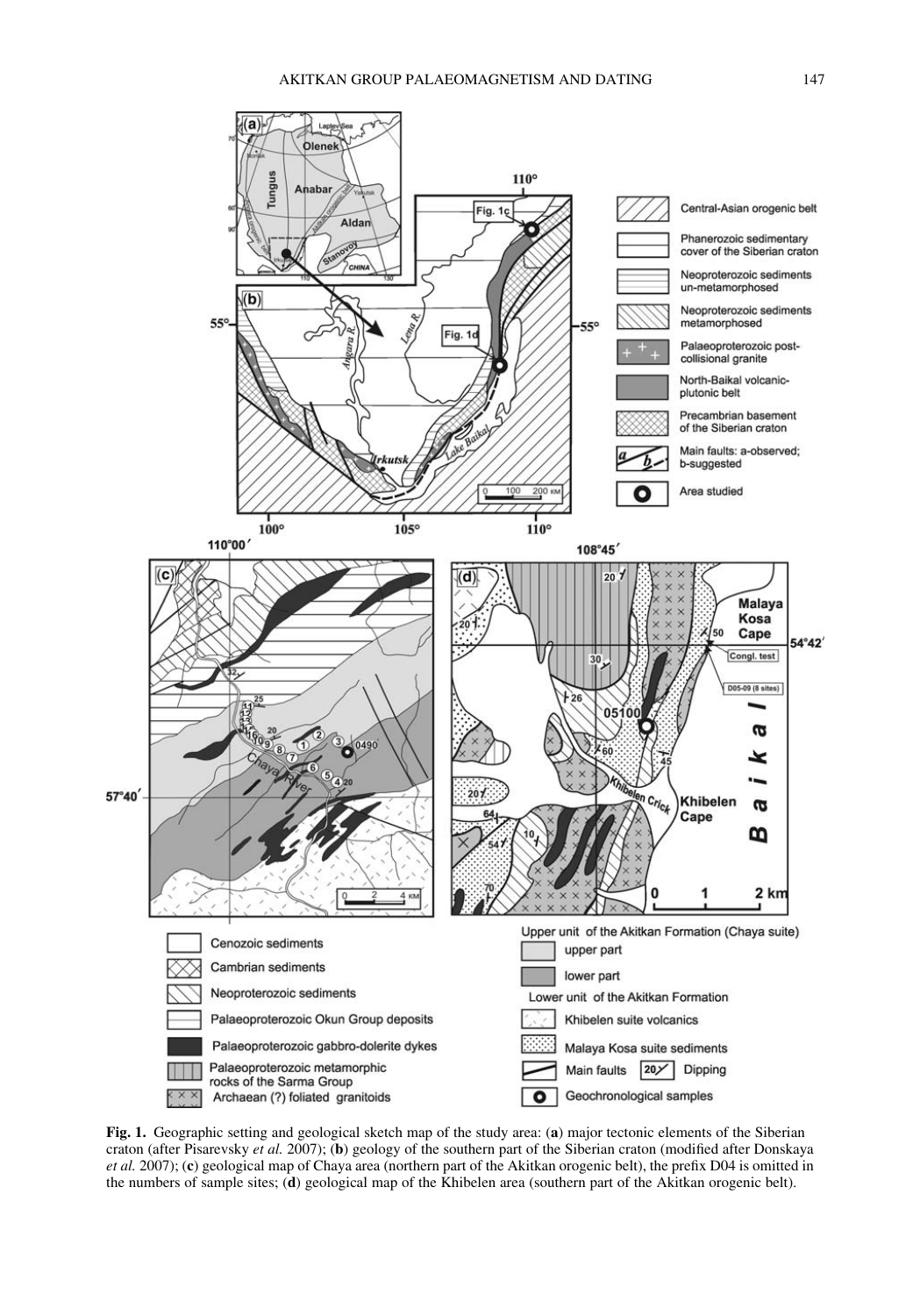in most other areas. All of these rocks are weakly metamorphosed up to a low-temperature greenschist grade. The whole stratigraphy is folded; the age of this folding has been considered as Riphean (Meso- to Neoproterozoic) until recently. However, Zorin et al. (2008) reported 420 Ma syn-kinematic granites in the Chaya river section, so it is more likely that the pulses of folding continued at least until the Silurian.

The age of the Akitkan Group is constrained by the U–Pb zircon dates of  $1866 \pm 6$  Ma (Neymark *et al.* 1991) and  $1869 + 6$  Ma (Larin *et al.* 2003) from two distinct horizons of felsic volcanics in the lower to middle part of the Akitkan Group. The  $1854 + 5$  Ma U–Pb zircon age on rhyolite of the upper part of the Akitkan Group (Larin et al. 2003) is probably close to the end of its deposition. The whole Akitkan Group (and the Okun Group in one of our sampling localities) is intruded by thick gabbro-diabase intrusions of the Chaya complex with the Sm–Nd age of  $1674 \pm 29$  Ma (Fig. 1c; Gladkochub et al. 2007). The correlatives of these intrusions with similar mineral composition, geochemistry, isotope data and field relationship (Gladkochub et al. 2007) exist near the Khibelen Cape in the southern part of the belt (Fig. 1d).

The North-Baikal volcano-plutonic belt is a typical post-collisional belt formed under extension. The collision stage within the 'Akitkan orogenic belt' is marked by the Kaltygey Cape granulites (Poller et al. 2005) and the 1910 Ma Kocherikovo granite (Bibikova et al. 1987). All of these collisionrelated complexes are uncomfortably overlain by unmetamorphosed volcanics and sediments of the post-collisional North-Baikal volcano-plutonic belt (the Akitkan Group).

We chose two areas for our study: outcrops along the Chaya river in the northern part of the North-Baikal belt (Fig. 1c) and coastal outcrops near the Malaya Kosa Cape of Baikal Lake in the southern part of the belt (Fig. 1d).

In the first area, felsic volcanics of the lower part of the Akitkan Group (Khibelen suite) are conformably overlain by volcano-sedimentary rocks of the upper part of the Akitkan Group (Chaya suite). The latter was our primary target. It is gently (up to  $30^\circ$ ) dipping to the NW and has a combined thickness of  $c$ . 3100 m (Fig. 1c). The Chaya suite in its lower part consists of grey-green and reddish sandstones with thin layers of tuffs, tuffites, siltstones, conglomerates and lenses of felsic volcanics. Typical thickness of this part is about 1600 m. The c. 1500 m upper part of the suite is composed of violet, reddish and green arkoses, polymictic sandstones, and conglomerates. Minor rhyolite flows and small bodies of porphyric andesites also exist. We collected 128 oriented block samples in both parts of the suite from 9 sedimentary sites

(cherry-red siltstones and silty sandstones) and from two igneous units of rhyolites (site D04-12) and porphyric andesites (site D04-13). Two sets of pebbles from conglomerate layers (sites D04-3 and D04-11, Fig. 1c) were collected for the conglomerate test. These pebbles were derived from felsic volcanics of the underlying Khibelen suite and/or from the sedimentary rocks of the Chaya suite itself (intra-formational conglomerates). The geochronological sample 0490 has been collected from the rhyodacite flow in the middle part of the section (Fig. 1c).

In the second locality (Fig. 1d), we collected 41 oriented block samples from 8 sites of the c. 160 mthick cherry-red and grey siltstones and fine-grained sandstones of the lower part of the Akitkan Group (Malaya Kosa suite) near its direct contact with Archaean tonalite, 3.3 km south of the Malaya Cosa Cape. These sediments are underlain by a 7 m-thick basal conglomerate and are interbedded with layers of tuffs, tuffites and intra-formational conglomerates. Twenty-nine oriented pebbles from one of these intra-formational conglomerates were collected for the conglomerate test. This is the southeastern limb of an anticline; the strata are dipping to the SE with angles of dip varying from  $40^{\circ} - 50^{\circ}$ . The geochronological sample 05100 has been collected from felsic volcanics of the overlying Khibelen suite (Fig. 1d).

A magnetic compass was used for orientation; declinations measured directly against the outcrop and at c. 1 m away gave consistent results, suggesting that no local magnetic anomalies are present to bias our results (e.g. lightning or strong outcrop magnetizations). Two to four cubic specimens with sides of 2 cm were trimmed from each oriented block sample.

#### Methods and techniques

Samples were analysed in the palaeomagnetic laboratories at the Geological Institute (GIN RAS, Moscow), at the Institute of Physics of Solid Earth (IFZ RAS, Moscow) and at the Geophysical Observatory (GO, Borok, Russia). Remanence composition was determined by detailed stepwise thermal demagnetization (12–18 steps, to 680  $\degree$ C), using a TD-48 furnace (ASC Scientific) and homemade furnaces (residual field of  $c$ . 10–20 nT), and the JR-4 (AGICO) spinner-magnetometer. To monitor possible mineralogical changes during heating and for the magnetic fabric study, magnetic susceptibility was measured in selected samples after each heating step using a KLY-2 (AGICO) kappa-bridge. Magnetic mineralogy was investigated from detailed spectra of the unblocking temperatures and Curie temperatures obtained using the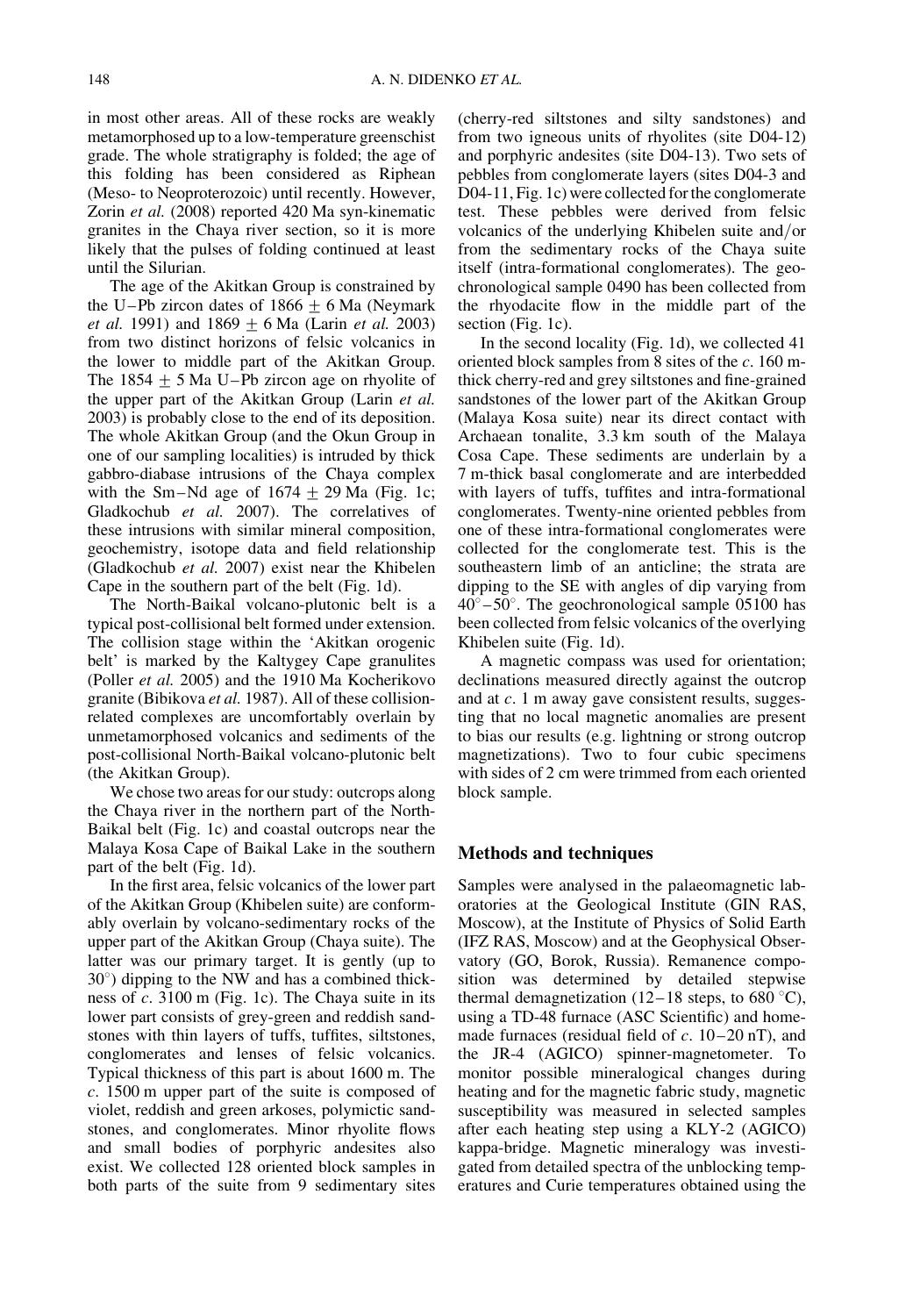Curie balance and the 2-component thermomagnetometer of GO Borok (IFZ RAS). Magnetization vectors were isolated using Principal Component Analysis (Kirschvink 1980).

The U–Pb isotope study has been performed in the geochronological laboratory of the Vernadsky Institute of Geochemistry and Analytical Chemistry (RAS, Moscow) by conventional methods. Decomposition of zircon microsamples (0.5–0.1 mg) and chemical separation of U and Pb for isotopic analyses has been done using the method of Krogh (1973). U and Pb concentrations were determined by the isotopic delution method using a mixed spike  $^{208}Pb + ^{235}U$ , blanks being 0.1 ng of Pb and 0.005 ng of U. Isotopic compositions were measured on a multi-collector mass spectrometer TRITON. The ISOPLOT program (Ludwig 1999) was used for processing of experimental data. Common-lead correction was introduced for the age 1850 Ma by the model of Stacey & Kramers (1975). The precision in U–Pb isotopic ratios was 0.5%. All errors are given at the  $2\sigma$  level. Preliminary selective decomposition (SD) was undertaken for some zircon fractions (Mattinson 1994) to improve the concordance of U–Pb ratios in zircons. According to this method, the preliminary treatment of zircons was done in concentrate HF for 8 hours at 150  $\degree$ C. After that, the crystalline residue was treated twice with 3.1 N HCl at 180 and at 200 $\degree$ C during 6 and 10 hours. The crystalline residue was washed twice with  $1N HNO<sub>3</sub>$  and decomposition has been done conventionally.

#### Upper part of the Akitkan Group

Geochronology. The geochronological sample 0490 has been collected from the rhyodacite lens within coarse sediments of the lower part of the Chaya suite in the River Suslinka (right Chaya's tributary, Fig. 1c). The rock composition corresponds to that of quartz-porphyry. Elements of fluidal texture are locally visible. Geochronological U–Pb analyses were done for two grain size fractions of the accessory zircon and for the residue after selective decomposition (Mattinson 1994). One of the points ( $+100 \mu m$ , Table 1) was not used for discordia calculations. The lower intercept of discordia reflecting the time of lead loss is  $154 \pm 170$  Ma. The upper intercept age is  $1863.2 \pm 8.7$  Ma (Fig. 2a). The morphology of zircon is magmatic and permits us to regard the age of  $1863 \pm 9$  Ma as the time of crystallization of the melt parent for rhyodacites. This age is similar to the earlier reported result of  $1854 \pm 5$  Ma by Larin *et al.* (2003) from another outcrop of felsic volcanics of the upper part of the Akitkan Group. We conclude that the age of the upper part of the Akitkan Group is close to 1860 Ma.

Magnetic minerals and rock magnetism. The natural remanent magnetization (NRM) of red sediments ranges from  $0.8-5.0 \times 10^{-5}$  A m<sup>-1</sup>, and their magnetic susceptibility from about  $1-3 \times 10^{-4}$  SI units. The ratio of remanent magnetization to induced magnetization (Koenigsberger's Q parameter) usually reflects the grain size distribution of the magnetic material and, therefore, how magnetically 'hard' or 'soft' the particles are. Q varies from 2–5 (Fig. 3a) for the studied red beds, indicating their high palaeomagnetic stability, which is typical for most red beds (Khramov 1987). NRM of igneous rocks vary from  $0.9-1.0 \times 10^{-5}$  A m<sup>-1</sup>, and their magnetic susceptibility from about  $1-7 \times 10^{-4}$  SI units. Q varies mostly from 2–5 (Fig. 3a), but two rhyolite samples have Q close to 1.

Magnetic saturation v. temperature  $(J_s-T)$  curves are mainly of  $Q$ - and R-types (see fig.  $1-24$  of Nagata 1961). The  $J_s$ -T curves (both the first and the second heating) of the porphyritic andesite (Fig. 3b) indicate two bends corresponding to Curie temperatures of 560  $\degree$ C and 670  $\degree$ C. Saturation remanence  $(J_{rs}-T)$  curves for the same rock indicate two blocking temperatures of  $560\textdegree C$  and  $660 °C$  (Fig. 3b). These data suggest that the studied porphyritic andesite crystallized in subaerial conditions producing low-titanium titanomagnetite. Its deuteric oxidation during initial cooling caused generation of magnetite and hematite (Ade-Hall et al. 1971; Pechersky et al. 1975; McElhinny & McFadden 2000).

Both  $J_s$ -T and  $J_{rs}$ -T curves for red beds indicate that hematite carry the bulk of their remanence, but some minor magnetite is also indicated by small bends near  $560-570$  °C on the J<sub>s</sub>-T curves (Fig. 3c).

Palaeomagnetism. Some typical examples of thermal demagnetization are shown in Figure 4. The majority of samples exhibit an interpretable demagnetization plot with the exception of the weak and unstable rhyolites (site D04-12). The present-day field (PDF) has been destroyed in most samples at  $200-300$  °C. In the rest of the samples this component is practically absent (Fig. 4b, d, e, f).

The shallow SSW high-temperature component was isolated in almost all samples and in some cases this is the only component carried by both magnetite and hematite (Fig. 4a, f, h). However, in some cases the hematite is its only carrier (Fig. 4b, c, d). Note that the direction of the hightemperature component and the thermal demagnetization behaviour is similar in porphyritic andesites (Fig. 4e, f) and in sedimentary rocks (other diagrams in Fig. 4). Stereoplots of the high-temperature component are shown in Figure 4i and j (sample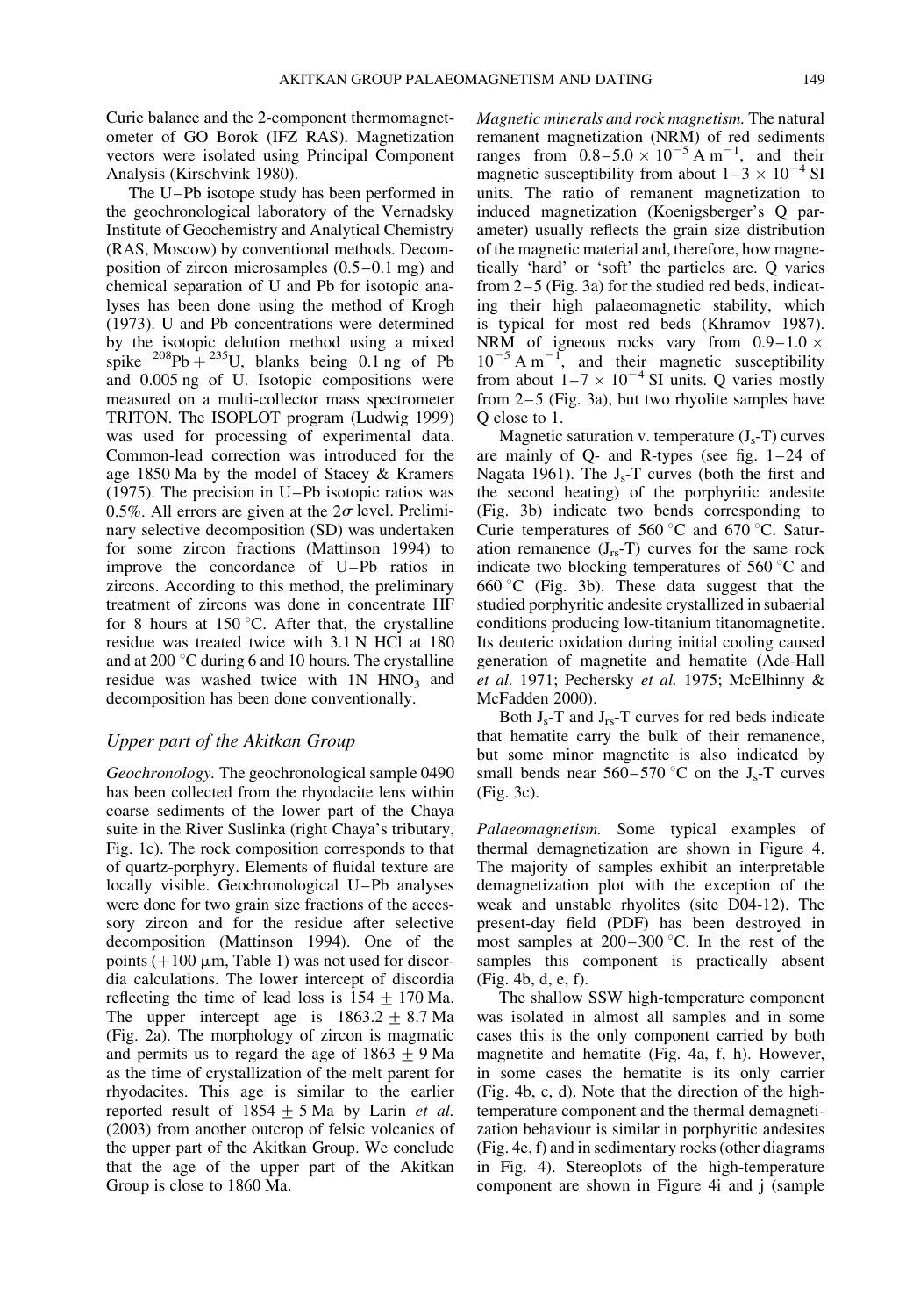Table 1. U–Pb isotopic data for zircons from sample No. 0490 (dacite-porphyry from Upper unit of the Akitkan Formation) and from sample No. 05100 (dacite from Lower unit of the Akitkan Formation)

| No.                           | Fraction $(\mu m)$                                         | Weight $(g)$                  | Contents (ppm)             |                           |                                       | Isotopic composition of Pb                     |                                                                                         |                                                | Isotopic ratio and age, Ma                     |                                                                                        |
|-------------------------------|------------------------------------------------------------|-------------------------------|----------------------------|---------------------------|---------------------------------------|------------------------------------------------|-----------------------------------------------------------------------------------------|------------------------------------------------|------------------------------------------------|----------------------------------------------------------------------------------------|
|                               |                                                            |                               | U                          | Pb                        | $^{206}Pb/^{204}Pb$                   | $^{206}Pb/^{207}Pb$                            | $^{206}Pb/^{208}Pb$                                                                     | $^{206}Pb/^{238}U$                             | $^{207}Pb/^{235}U$                             | $^{207}Pb/^{206}Pb$                                                                    |
|                               |                                                            |                               |                            |                           |                                       |                                                | Sample 0490 (rhyodacite from the upper part of the Akitkan Formation, Chaya River area) |                                                |                                                |                                                                                        |
| 2<br>3<br>$\overline{4}$<br>5 | $+100$<br>$-100 + 75$<br>$-75$<br>$+75$ , SD<br>$+75$ , SD | 0.00102<br>0.00100<br>0.00760 | 381.47<br>258.13<br>471.05 | 125.86<br>81.20<br>177.09 | 3170<br>7551<br>8170<br>2866<br>18710 | 8.6038<br>8.7110<br>8.7360<br>8.4660<br>8.7525 | 5.9930<br>6.1440<br>6.1590<br>6.6340<br>7.0203                                          | 0.2976<br>0.2860<br>0.3321<br>0.3191<br>0.3144 | 4.5979<br>4.4607<br>5.2200<br>4.9939<br>4.9262 | $1833.1 + 1.0$<br>$1849.9 + 1.0$<br>$1846.8 + 1.0$<br>$1856.4 + 1.1$<br>$1858.2 + 1.0$ |
|                               |                                                            |                               |                            |                           |                                       |                                                | Sample 05100 (dacite from lower part of the Akitkan Formation, the Khibelen Cape area)  |                                                |                                                |                                                                                        |
| 2<br>3<br>4                   | $+100$<br>$+75$<br>$-75$<br>$-75$ , SD                     | 0.00114<br>0.00110<br>0.00100 | 218.59<br>258.29<br>225.50 | 82.43<br>91.02<br>82.96   | 1416<br>534<br>1050<br>4610           | 7.3264<br>7.2304<br>7.9031<br>8.4841           | 2.8220<br>2.2207<br>2.4694<br>3.1101                                                    | 0.2911<br>0.2504<br>0.2755<br>0.3209           | 5.1093<br>3.9077<br>4.3238<br>5.0358           | $2060.8 + 1.0$<br>$1850.9 + 1.2$<br>$1861.0 + 2.0$<br>$1861.2 + 0.9$                   |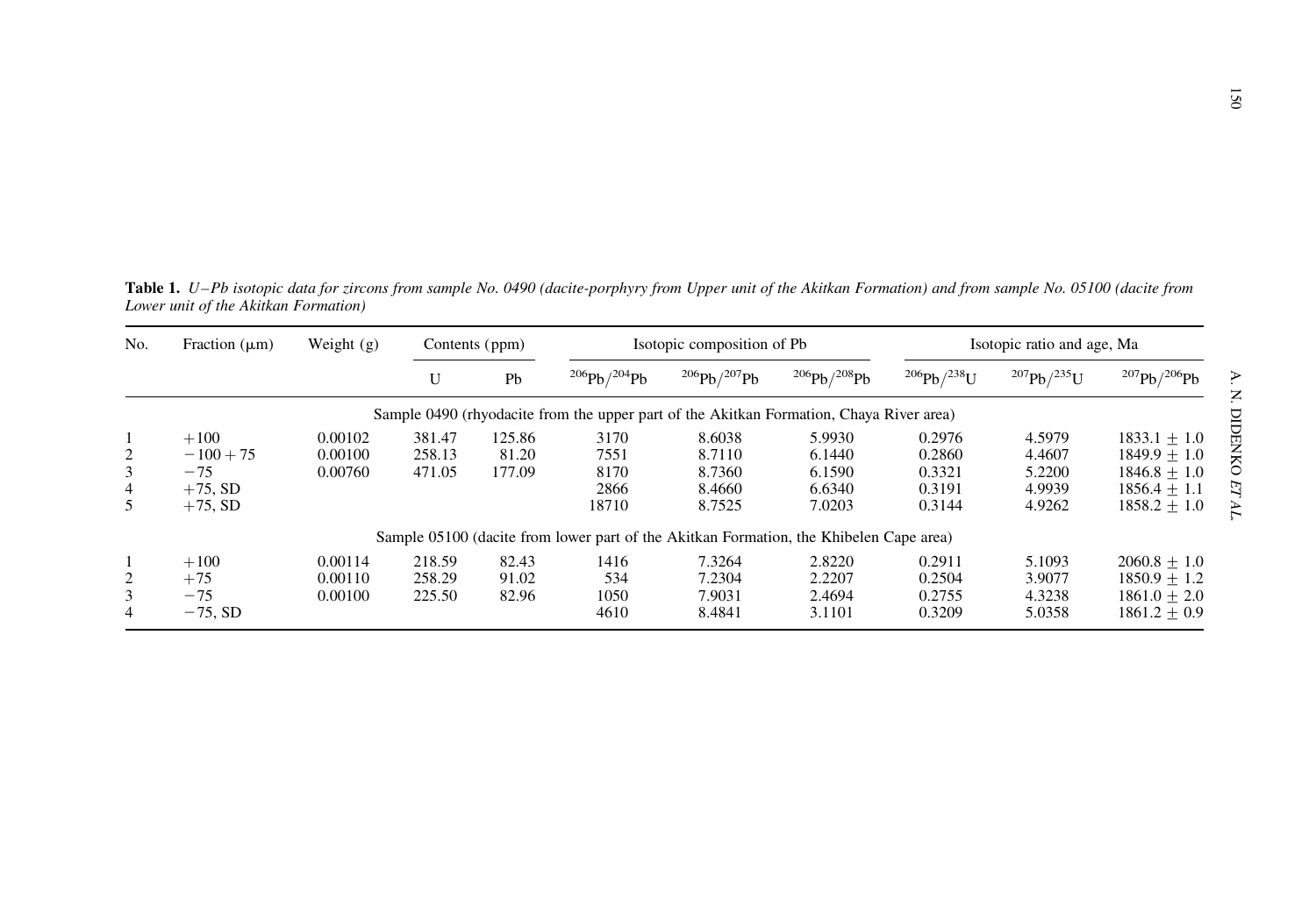

Fig. 2. U–Pb Concordia diagram and analysis of zircon crystal from (a) rhyodacite from Upper unit of the Akitkan Formation and (b) dacite from Lower unit of the Akitkan Formation.

and site means correspondingly). Table 2 shows the corresponding sample and site means and statistics, palaeomagnetic pole calculate from means after the tilt correction. The fold test of Enkin (2003) is indeterminate. Interestingly, our result  $(D = 192.5^{\circ})$ ,  $I = 18.6^{\circ}$ ,  $k = 50.5$ ,  $\alpha_{95} = 6.9^{\circ}$ ) is close to the old result of Gurevich from the same rocks ( $D = 191^{\circ}$ ,  $I = 14^{\circ}$ ,  $k = 30$ ,  $\alpha_{95} = 2^{\circ}$ ) based on a bulk demagnetization of samples without vector diagrams (Gurevich 1982, in Pisarevsky 2005, entry 5595). This proves once more that not all old results are bad results. Importantly, Gurevich reported the presence of both polarities.

In the medium-temperature interval (somewhere between 300 and 580 °C) many Zijderveld plots show some evidence of the possible presence of an additional remanence component (Fig. 4b, c, d, g). In some cases this 'medium-temperature component' may be artificial due to the overlapping of the blocking temperature spectra of the lowand high-temperature components. However, it is probably real in 22 samples in the upper part of the section. Its mean direction (after tilt correction) is D = 188°, I = -29°, k = 6.3,  $\alpha_{95}$  = 13.5°. This is very close to the remanence directions of 1674 Ma mafic intrusions of the Chaya complex (Vodovozov et al. pers. comm.).

The medium-temperature component was also found in 29 samples of the lower part of the section, but it is very scattered there. However, suggesting the same direction of remagnetization  $(D = 188^{\circ}, I = -29^{\circ})$  we applied the test for a random distribution of Shipunov et al. (1998). It revealed  $\rho = 0.244$  ( $\rho = n^{-1}\Sigma \cos \phi_i$ , where *n* is the number of samples and  $\phi_i$  is the angle between the ith unit vector and the suggested direction of the remagnetization). The critical value  $\rho_c = 0.176$  is less than the dataset value of 0.244, so the partial influence of a 1674 Ma remagnetization is suggested.

Conglomerate test. We collected oriented pebbles from two conglomerate layers (sites D04-3 and D04-11, Fig. 1c) to constrain the age of our characteristic remanence by the conglomerate test of Graham (1949). The first set of pebbles includes 17 porphyritic clasts of the underlying Khibelen suite (circles in Fig. 5c, e). Their thermal demagnetization in most cases isolated just one hightemperature remanence component (Fig. 5a) with a chaotic direction (Fig. 5e), and a few samples also contain a low-temperature component with a PDF direction (Fig. 5c). A random distribution of the high-temperature component is indicated with  $r/r_c = 0.161/0.388$ , where  $r = R/n$  and  $r_c$  is its critical value for  $n = 17$  at the 95% confidence level (Mardia 1972). This confidence level has been chosen for all tests mentioned hereafter. The conglomerate test of Shipunov et al. (1998), with suggested direction of remagnetization of  $D = 192.5^{\circ}$ , I = 18.6° (our site mean direction for the Chaya suite) is also positive:  $\rho/\rho_c = 0.112/$ 0.230.

Seven pebbles from the same set (site D04-3) are sandstones and siltstones of the Chaya suite (triangles in Fig. 5e). Their thermal demagnetization also revealed a randomly distributed hightemperature component, according to both Rayleigh  $(r/r_c = 0.371/0.597)$  and Shipunov's  $(\rho/\rho_c =$ 0.141/0.362) tests. Hence this intra-formational conglomerate test is also positive.

Twenty-nine pebbles of siltstones and fine sandstones of the Chaya suite were collected in site D04-11 (Fig. 1c). Most of their thermal demagnetization plots show low- and high-temperature components (Fig. 5b). The low-temperature component is generally distributed around the PDF (Fig. 5d), probably being a recent viscous remanence. The distribution of the high-temperature component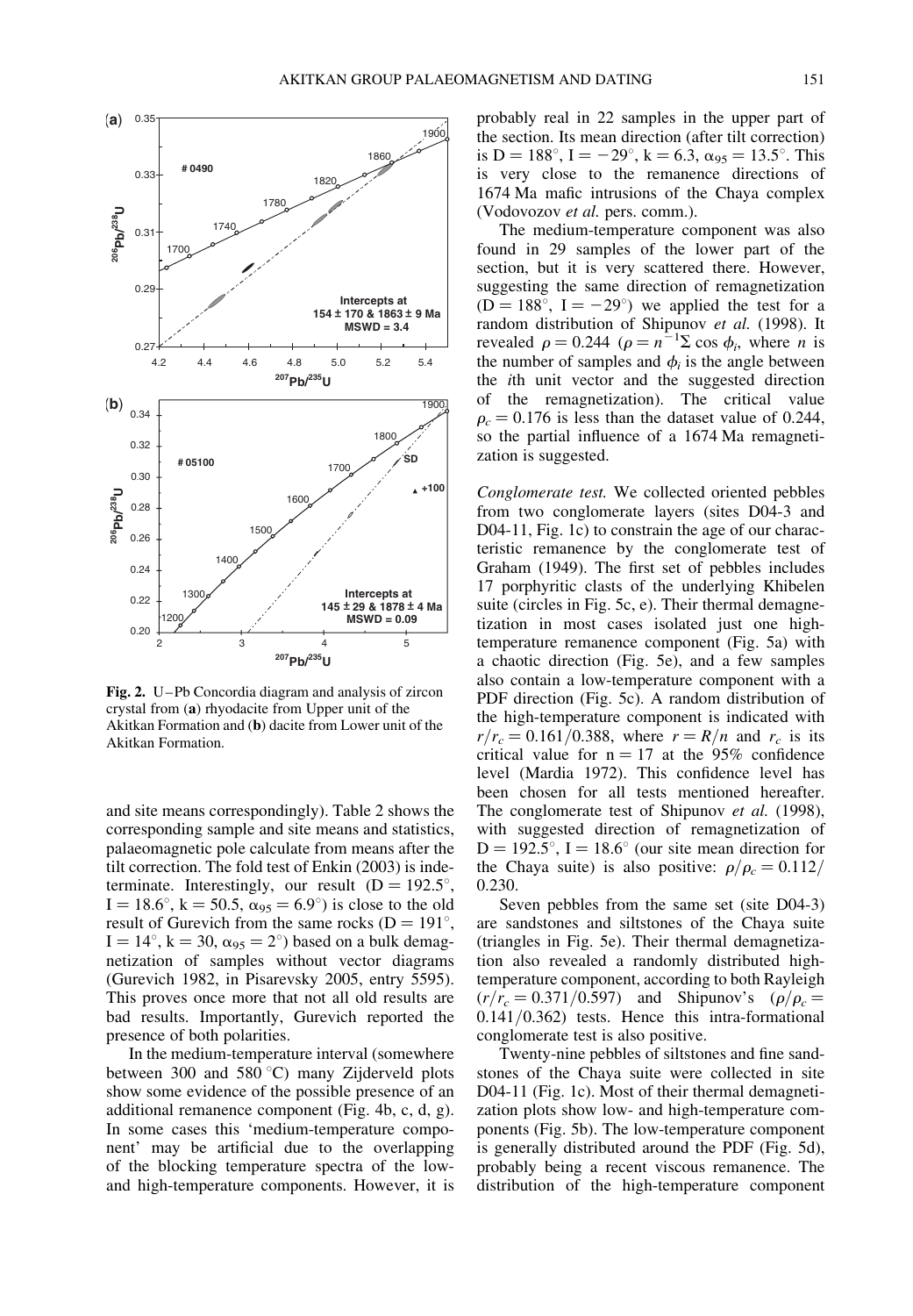

Fig. 3. Rock magnetism of the upper part of the Akitkan Group: (a) remanence-susceptibility relationships for igneous (triangles) and sedimentary (circles) rocks;  $(b-c) J_s$ -T (black) and  $J_{rs}$ -T (grey) curves (dotted lines – second heating): (b) site D04-13 (porphyric andesite); (c) site D04-15 (siltstone.)

(Fig. 5f ) is not entirely random. The Rayleigh uniformity test (Mardia 1972) is negative  $(r/r_c = 0.499/0.296)$  and the mean direction (D = 172°, I = 20°, k = 1.93,  $\alpha_{95} = 27.4$ °, after the tilt correction) is close to the characteristic remanence direction for the Chaya suite (Table 2).

Thus we have three conglomerate tests in the Chaya suite. Two of them, including one intraformational test (site D04-3) are positive, but the second intra-formational test (site D04-11) is negative. This probably means that the characteristic remanence of igneous and some sedimentary rocks of the Chaya suite is primary, but that of some other sediments may be partly remagnetized. However, there is no systematic difference between the remanence directions of igneous and sedimentary parts of our collection (Table 2, Fig. 4j). In addition, the calculated palaeopole (Table 2) is close to the c. 1850 Ma Shumikhin granites pole of Didenko et al. (2003, 2005) that is supported by the presence of two polarities (Table 4, Fig. 9) and to our c. 1880 Ma Malaya Kosa pole that proved to be primary by positive conglomerate and fold tests (see below). This puzzle could be explained if some minor remagnetization event occurred after the deposition of the Chaya suite and the direction of this overprint was similar to the characteristic remanence direction. The 1674 Ma mafic intrusions intruding the Chaya succession could cause such an overprint. We should also note that our Chaya pole lies close to the late Ordovician–Silurian part of the Siberian APWP (Didenko & Pechersky 1993; Smethurst *et al.* 1998). As mentioned above there is evidence of the Early–Middle Palaeozoic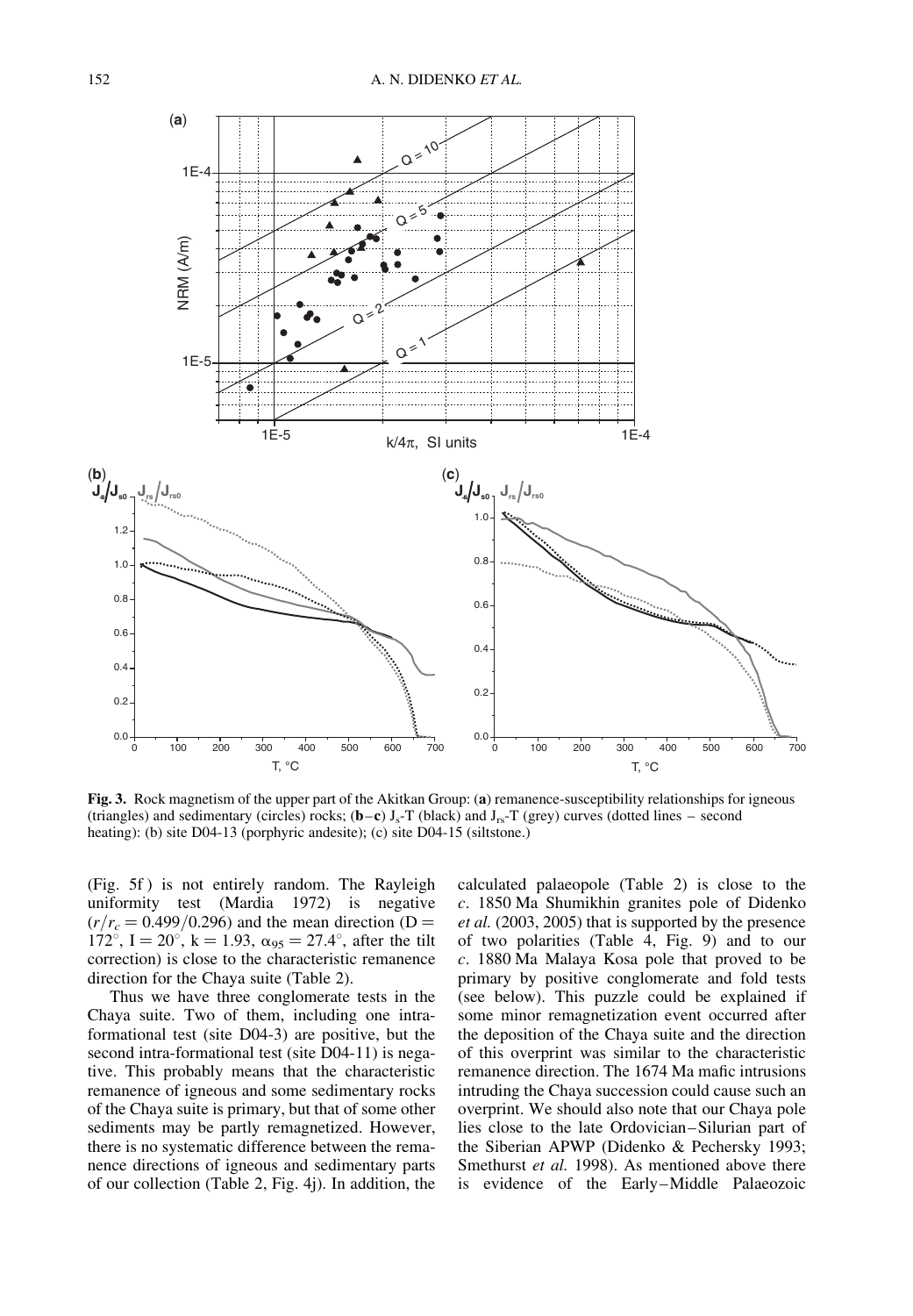

Fig. 4. Thermal demagnetization of the upper part of the Akitkan Group. Orthogonal Zijderveldt plots for: (a–d, g–h) sedimentary rocks; (e–f) igneous rocks (site D04-13); solid and open symbols denote horizontal and vertical projections, respectively. Stereographic projections of the high-temperature component: sample means (i) and site means (j); solid and open symbols represent downward and upward directions.

tectonic activity in the region and the 420 Ma synkinematic granites have been found in the Chaya river section (Zorin et al. 2008), so some Silurian remagnetization is also possible. The nature of remagnetization in both scenarios is not clear, because igneous and some sedimentary rocks were not affected. We think that this rules out a thermal remagnetization, but leaves a possibility for some chemical process selectively influencing some parts of the studied section.

#### Lower unit of the Akitkan Group

Geochronology. The geochronological sample 05100 has been collected from Khibelen dacite (Fig. 1d). This dacite conformably rests on the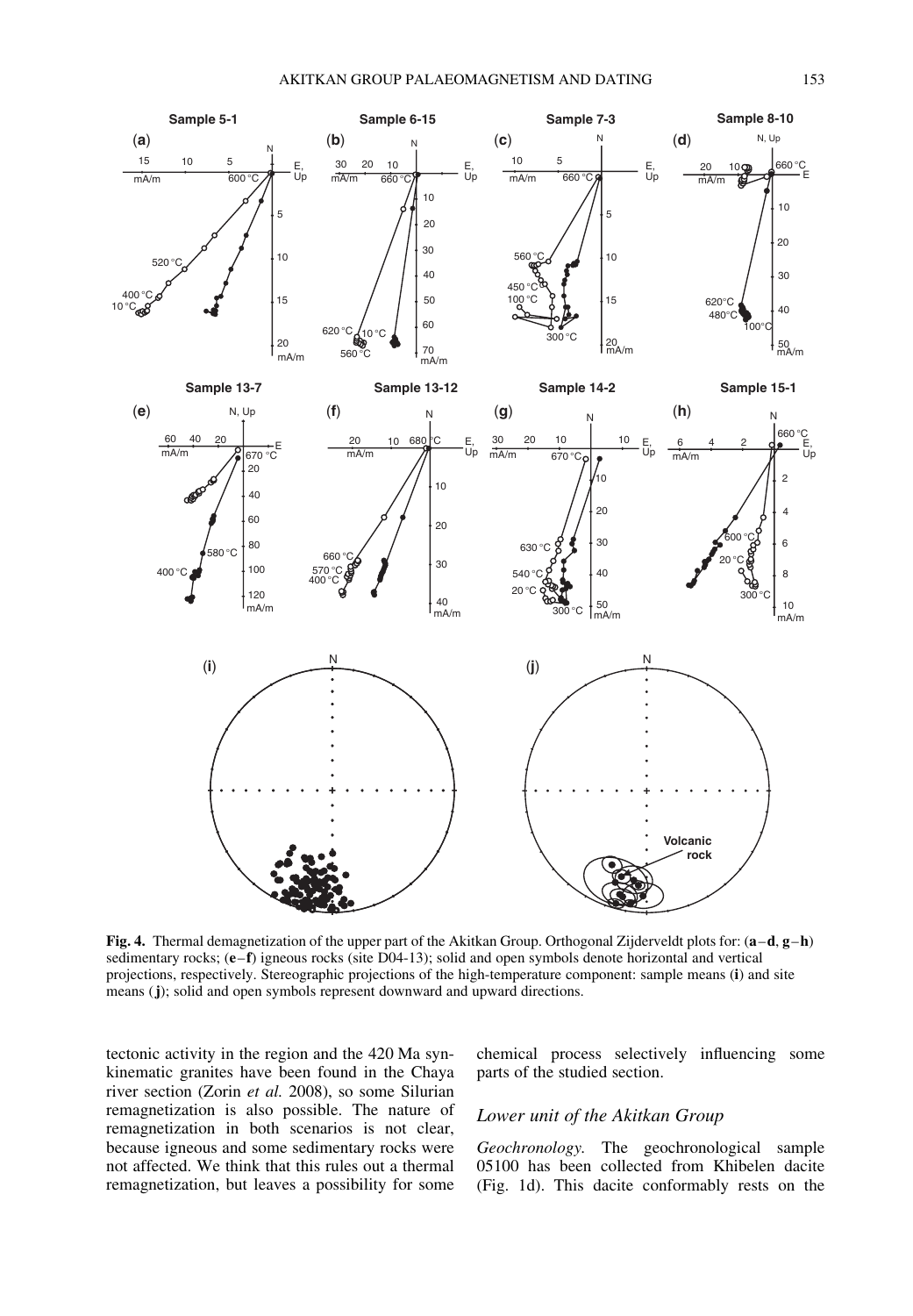| Site               | N/n     | Dip dir./Dip |            | In situ       |       |               |       |      | Tilt corrected |               |                     | Palaeomagnetic pole |       |                  |                   |
|--------------------|---------|--------------|------------|---------------|-------|---------------|-------|------|----------------|---------------|---------------------|---------------------|-------|------------------|-------------------|
|                    |         |              | $D, \circ$ | I, $^{\circ}$ | k     | $\alpha_{95}$ | D,    | 1,   | K              | $\alpha_{95}$ | Plat, $\mathcal{N}$ | Plong, °E           | $d_p$ | $\circ$<br>$d_m$ | $\varphi_{\rm a}$ |
| D <sub>04</sub> -5 | 6/8     | 348/22       | 185.3      | 7.0           | 40.4  | 10.7          | 188.2 | 26.9 | 40.4           | 10.7          |                     |                     |       |                  |                   |
| D <sub>04</sub> -6 | 15/15   | 348/28       | 183.0      | $-2.7$        | 115.7 | 3.6           | 185.0 | 23.3 | 115.4          | 3.6           |                     |                     |       |                  |                   |
| D <sub>04</sub> -7 | 14/15   | 345/60       | 197.2      | $-14.0$       | 43.3  | 6.1           | 205.1 | 33.4 | 44.2           | 6.0           |                     |                     |       |                  |                   |
| D04-8              | 15/15   | 335/22       | 188.3      | $-9.3$        | 150.5 | 3.1           | 188.1 | 7.5  | 157.0          | 3.1           |                     |                     |       |                  |                   |
| $D04-1$            | 6/11    | 359/42       | 198.0      | $-16.4$       | 14.6  | 18.2          | 198.9 | 21.7 | 14.6           | 18.2          |                     |                     |       |                  |                   |
| $D04-2$            | 8/12    | 327/39       | 182.0      | $-14.9$       | 25.7  | 11.1          | 182.0 | 14.8 | 27.4           | 10.8          |                     |                     |       |                  |                   |
| $D04-13$           | 10/12   | 355/30       | 193.0      | 0.4           | 83.5  | 5.3           | 196.4 | 27.5 | 83.7           | 5.3           |                     |                     |       |                  |                   |
| D04-14             | 13/13   | 340/25       | 192.3      | $-9.2$        | 40.6  | 6.6           | 192.8 | 11.8 | 41.3           | 6.5           |                     |                     |       |                  |                   |
| D04-15             | 5/5     | 348/27       | 194.1      | $-9.4$        | 67.6  | 9.4           | 194.6 | 13.4 | 67.6           | 9.4           |                     |                     |       |                  |                   |
| D04-16             | 16/16   | 333/25       | 197.2      | $-14.9$       | 89.0  | 4.7           | 195.3 | 4.7  | 86.7           | 4.0           |                     |                     |       |                  |                   |
| Sample mean:       | 108/128 |              | 191.1      | $-8.8$        | 35.0  | 2.3           | 192.5 | 17.8 | 26.6           | 2.7           | 22.5                | 277.4               | 1.5   | 2.8              | 9.1               |
| Site mean:         | 10/11   |              | 191.0      | $-8.4$        | 70.2  | 5.8           | 192.5 | 18.6 | 50.5           | 6.9           | 22.1                | 277.5               | 3.7   | 7.2              | 9.6               |

**Table 2.** Mean palaeomagnetic directions for high temperature component from the upper part of the Akitkan Formation (Chaya River, 57.6 °N; 110.8 °E)

*Note*: N/n, number of samples or sites used/collected; D/I, mean declination/inclination; k, Fisher's precision parameter;  $\alpha_{95}$ , the semi-angle of the 95% cone of confidence; Plat/Plong, latitude and longitude and lo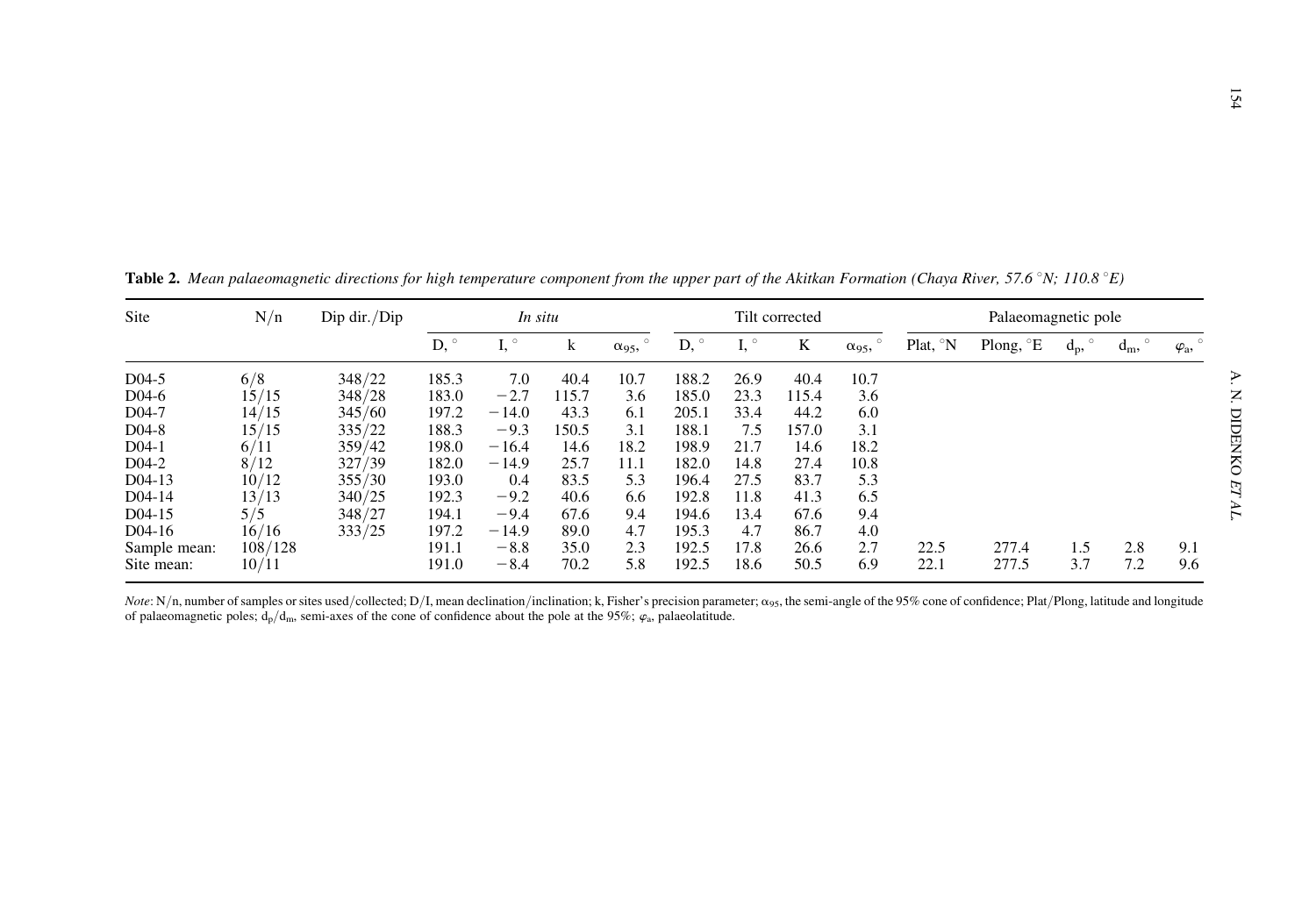

Fig. 5. Conglomerate tests for the upper part of the Akitkan Group. Left column, site D04-3; right column, site D04-11;  $(a-b)$  orthogonal plots;  $(c-d)$  stereoplots for the low-temperature component;  $(e-f)$  stereoplots for the high-temperature component. Triangles denote seven intra-formational pebbles of the Chaya suite. See also caption to Figure 4.

sedimentary sequence (Malaya Kosa suite) sampled for our palaeomagnetic study. The separated accessory zircons are short prismatic semi-transparent yellow crystals with smoothed terminations and sometimes visible inner zonation. The sample for

analysis was handpicked avoiding grains containing inclusions or cracks. The U–Pb analyses have been done for three size fractions and one residue after selective decomposition (SD). One point containing cores (Table 1;  $+100$ ) was not used in age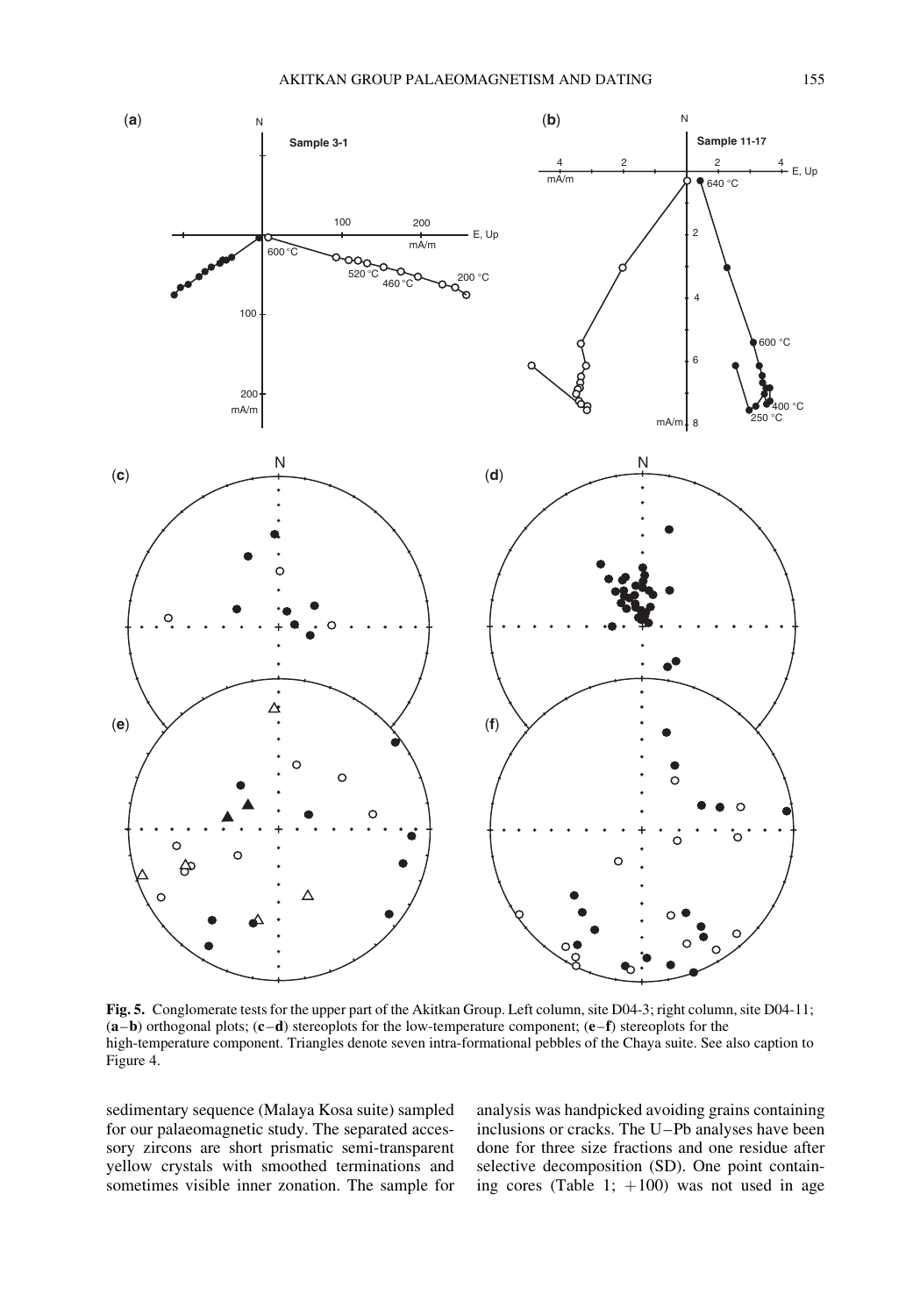calculations. The lower intercept age of  $145 +$ 29 Ma points to relatively recent lead loss. The upper intercept age is  $1877.7 \pm 3.8$  Ma (Fig. 2b). Morphology and inner structure of zircons suggest their magmatic genesis, so we interpret the age of  $1878 + 4$  Ma as the most reliable estimate for the time of the parent melt crystallization. The age of granulites near the Kaltygey Cape of  $1876 + 6$  Ma (Poller et al. 2005) is overlapping with our new date. These granulites are overlain by the Akitkan Group, suggesting that its lower part (unmetamorphosed volcanics and sediments) has been accumulated just after the end of the collisional event accompanying the basement metamorphism. According to geological observations, the analysed dacite lies directly on the earliest sediments of the

Akitkan Group. The age of this dacite could therefore be interpreted as the earliest volcanic event within the Akitkan Group. The latest volcanic activity of the lower and middle part of the Akitkan Group could be constrained by a U–Pb age of  $1866 \pm 6$  Ma (Neymark *et al.* 1991).

Magnetic minerals and rock magnetism. The natural remanent magnetization (NRM) of red sediments ranges from  $0.07-2.0 \times 10^{-5}$  A m<sup>-1</sup>, and their magnetic susceptibility from about 0.5–  $2 \times 10^{-5}$  SI units with Q > 1 for the most part of the collection (Fig. 6a), indicating high palaeomagnetic stability. The  $J_s$ -T curves (both the first and the second heating) indicate Curie temperatures between 660 and 680 $\degree$ C typical for the hematite



Fig. 6. Rock magnetism of the lower part of the Akitkan Group: (a) remanence-susceptibility relationships;  $(b-c) J_s$ -T (black) and Jrs-T (grey) curves (dotted lines–second heating): (b) site D05-9 (siltstone); (c) site D05-9 (fine sandstone).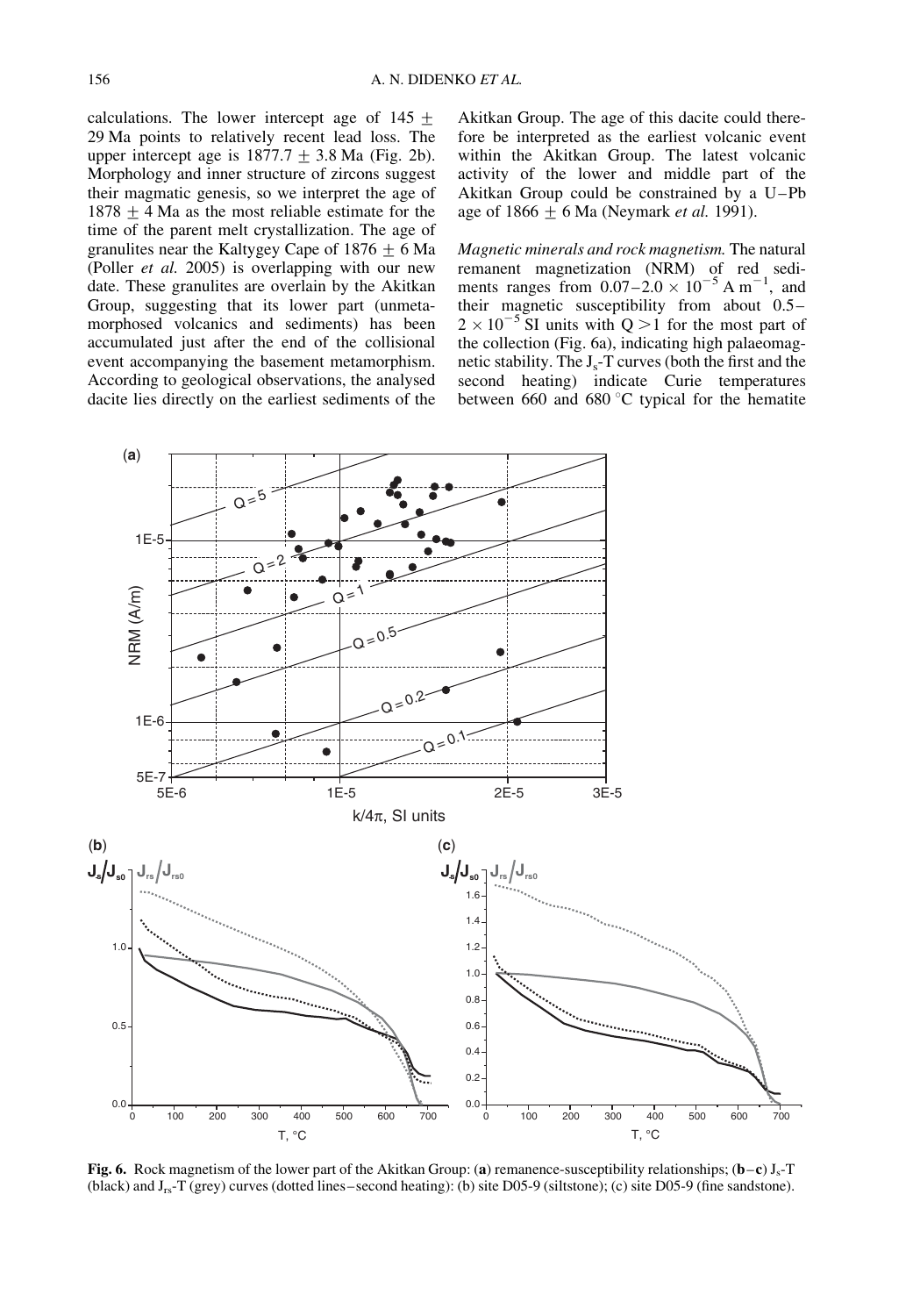

Fig. 7. Thermal demagnetization results of the lower part of the Akitkan Group:  $(a-f)$  orthogonal Zijderveldt plots;  $(g-h)$  stereographic projections of the high temperature componen<sup>t</sup> before and after the tilt correction: sample means (g) and site means (h). See caption to Figure 4.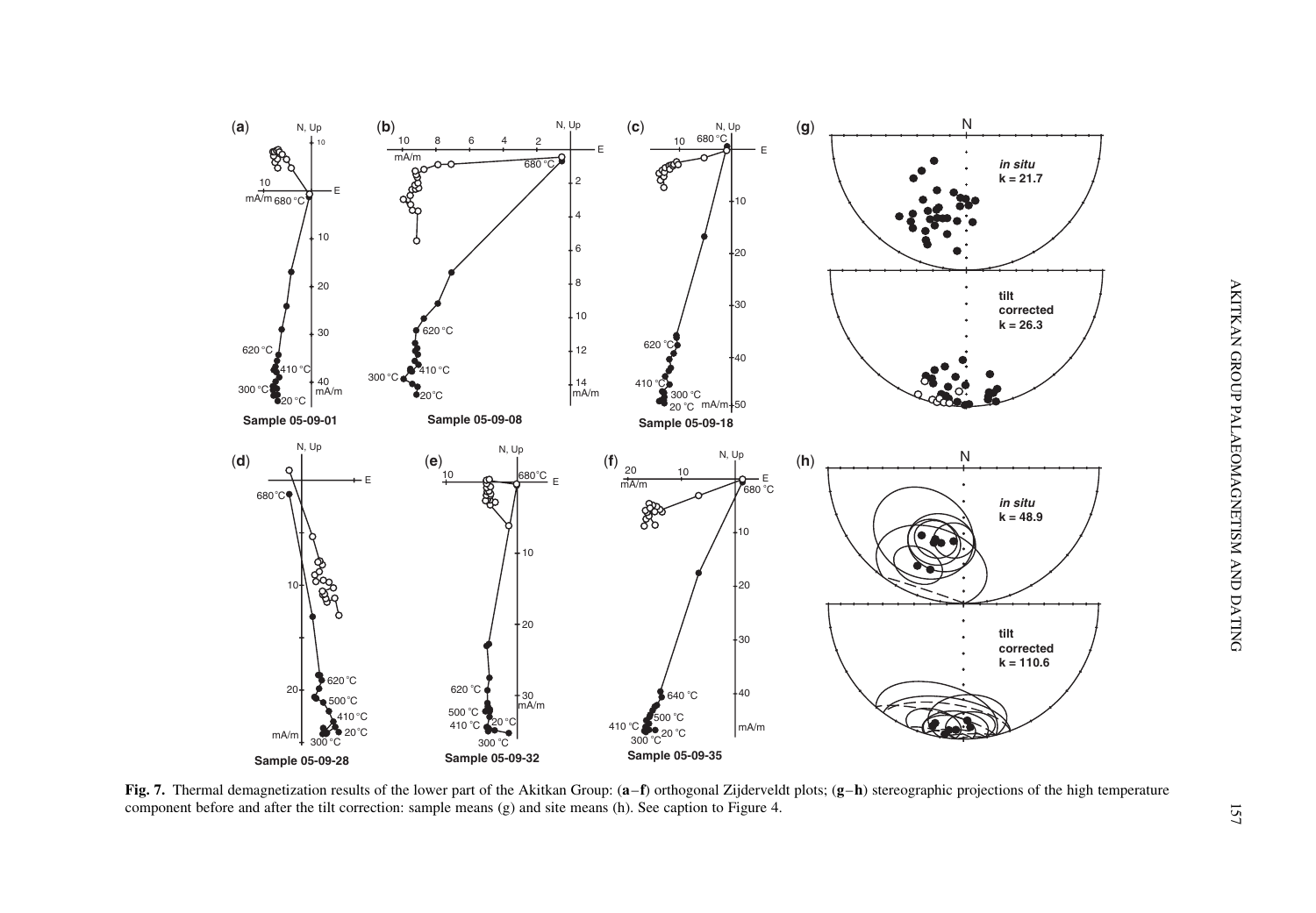(Fig. 6b, c).  $J_{rs}$ -T curves show that unblocking temperatures are mostly between 600 and 680 $\degree$ C, confirming the dominance of hematite.

Palaeomagnetism. Some typical examples of the thermal demagnetization are shown in Figure 7. The random 'laboratory' viscous component and the present-day field (PDF) component have been destroyed in most samples at  $200-300$  °C.

The shallow SSW high-temperature hematite component was isolated in all samples (Fig. 7). The stereoplots of the high-temperature component are shown in Figure 7g (sample mean  $- D = 188.0^{\circ}$ ,  $I = 8.2^{\circ}$ , k = 26.5,  $\alpha_{95} = 5.2^{\circ}$ ) and 7 h (site mean –  $D = 188.7^{\circ}$ ,  $I = 8.1^{\circ}$ ,  $k = 110.6$ ,  $\alpha_{95} = 5.0^{\circ}$ ). Table 3 shows the corresponding means, palaeomagnetic pole and statistics.

The medium-temperature component has been isolated between 400 and  $520-540$  °C (sometimes up to  $600^{\circ}$ C). Its direction after tilt correction  $(D = 183^{\circ}, I = 19^{\circ}, k = 12, \alpha_{95} = 7.5^{\circ})$  is close to the direction of the high-temperature component in the Chaya suite (Table 2), but it is also close to the characteristic component for the Malaya Kosa suite (Table 3). We suggest that in part it may be artificial due to the overlapping of the blocking temperature spectra of the low- and high-temperature components. However, this component may be related to an overprint  $(c. 1674 \text{ Ma or } c. 420 \text{ Ma}, \text{see above}).$ 

Field tests. Figure 7g and h demonstrate a better grouping of the high-temperature component directions after the tilt correction. The fold test of Enkin (2003) is positive with maximum grouping after 99.2% of unfolding. This test demonstrates that the characteristic high-temperature remanence of the Malaya Kosa sediments is pre-folding, that is at least pre-Silurian, as the latest folding event in the area occurred at  $c$ . 420 Ma (Zorin *et al.* 2008).

Twenty-five out of twenty-nine oriented pebbles of red sediments collected from the intraformational conglomerate near the base of the sampled section (Fig. 1d) revealed interpretable thermal demagnetization plots (Fig. 8a, b). The low-temperature component, with unblocking temperatures  $<$  350 °C, is distributed near the PDF direction (Fig. 8c), and the Rayleigh uniformity test (Mardia 1972) is negative  $(r/r_c = 0.953)$ 0.296). The high-temperature component has been isolated in 18 pebbles. It is chaotically distributed (Fig. 8d) and the Rayleigh uniformity test (Mardia 1972) is positive  $(r/r_c = 0.117/0.377)$ . Hence we conclude that the characteristic remanence of the Malaya Kosa sediments is primary. As mentioned above, the time of deposition of these sediments was very short, so the  $1878 \pm 4$  Ma age is a good approximation of this new palaeopole.

| Table 3. Mean palaeomagnetic direct                                                       |     |                                                                                                           |                         |                           |      |                                                                        |                               |                  |                                                    |                      | ctions for high temperature component from the lower part of the Akitkan Formation (Khibelen Cape, 54.7 N; 108.8°E) |            |            |                             |
|-------------------------------------------------------------------------------------------|-----|-----------------------------------------------------------------------------------------------------------|-------------------------|---------------------------|------|------------------------------------------------------------------------|-------------------------------|------------------|----------------------------------------------------|----------------------|---------------------------------------------------------------------------------------------------------------------|------------|------------|-----------------------------|
| Site                                                                                      | N/n | å<br>Dip dir.                                                                                             | In situ                 |                           |      |                                                                        |                               | Tilt corrected   |                                                    |                      | Palaeomagnetic pole                                                                                                 |            |            |                             |
|                                                                                           |     |                                                                                                           |                         |                           | య్య, | 。<br>Q                                                                 |                               |                  | $\alpha$ <sub>95</sub> ,                           | Plat, <sup>o</sup> N | Plong, $\mathrm{^{0}E}$                                                                                             | ံ<br>၁     | 。<br>dn:   | ¢.                          |
|                                                                                           |     |                                                                                                           |                         |                           |      |                                                                        |                               |                  |                                                    |                      |                                                                                                                     |            |            |                             |
| D05-9(1-5)<br>D05-9(6-11)<br>D05-9(12-17)<br>D05-9(24-28)<br>D05-9(29-34)<br>D05-9(35-38) |     | とさきと<br>$\frac{1}{4}$ $\frac{1}{2}$ $\frac{1}{2}$ $\frac{1}{2}$ $\frac{1}{2}$ $\frac{1}{2}$ $\frac{1}{2}$ | 9444421888<br>944442188 | 33513386559<br>8451335853 |      | 186.5<br>179.6.3<br>196.3.8.9.9.0.0<br>181.0.0.0.0.0.0.0.1<br>188.7.18 | or son drir dr<br>ooon dur sa | 3<br>84513388856 | 6 1 1 2 9 9 2 9 9 9 9 9<br>1 1 2 9 0 2 2 9 1 9 9 0 |                      |                                                                                                                     |            |            |                             |
|                                                                                           |     |                                                                                                           |                         |                           |      |                                                                        |                               |                  |                                                    |                      |                                                                                                                     |            |            |                             |
|                                                                                           |     |                                                                                                           |                         |                           |      |                                                                        |                               |                  |                                                    |                      |                                                                                                                     |            |            |                             |
|                                                                                           |     | 7489                                                                                                      |                         |                           |      |                                                                        |                               |                  |                                                    |                      |                                                                                                                     |            |            |                             |
|                                                                                           |     |                                                                                                           |                         |                           |      |                                                                        |                               |                  |                                                    |                      |                                                                                                                     |            |            |                             |
|                                                                                           |     |                                                                                                           |                         |                           |      |                                                                        |                               |                  |                                                    |                      |                                                                                                                     |            |            |                             |
| ample mean                                                                                |     |                                                                                                           |                         |                           |      |                                                                        |                               |                  |                                                    |                      | 279.5<br>278.7                                                                                                      |            |            | $\frac{1}{4}$ $\frac{1}{4}$ |
| ite mean                                                                                  |     |                                                                                                           |                         |                           |      |                                                                        |                               |                  |                                                    | 30.8<br>30.8         |                                                                                                                     | 0.5<br>2.5 | 5.3<br>5.0 |                             |
|                                                                                           |     |                                                                                                           |                         |                           |      |                                                                        |                               |                  |                                                    |                      |                                                                                                                     |            |            |                             |

Note: see Table 2. Note: see Table 2.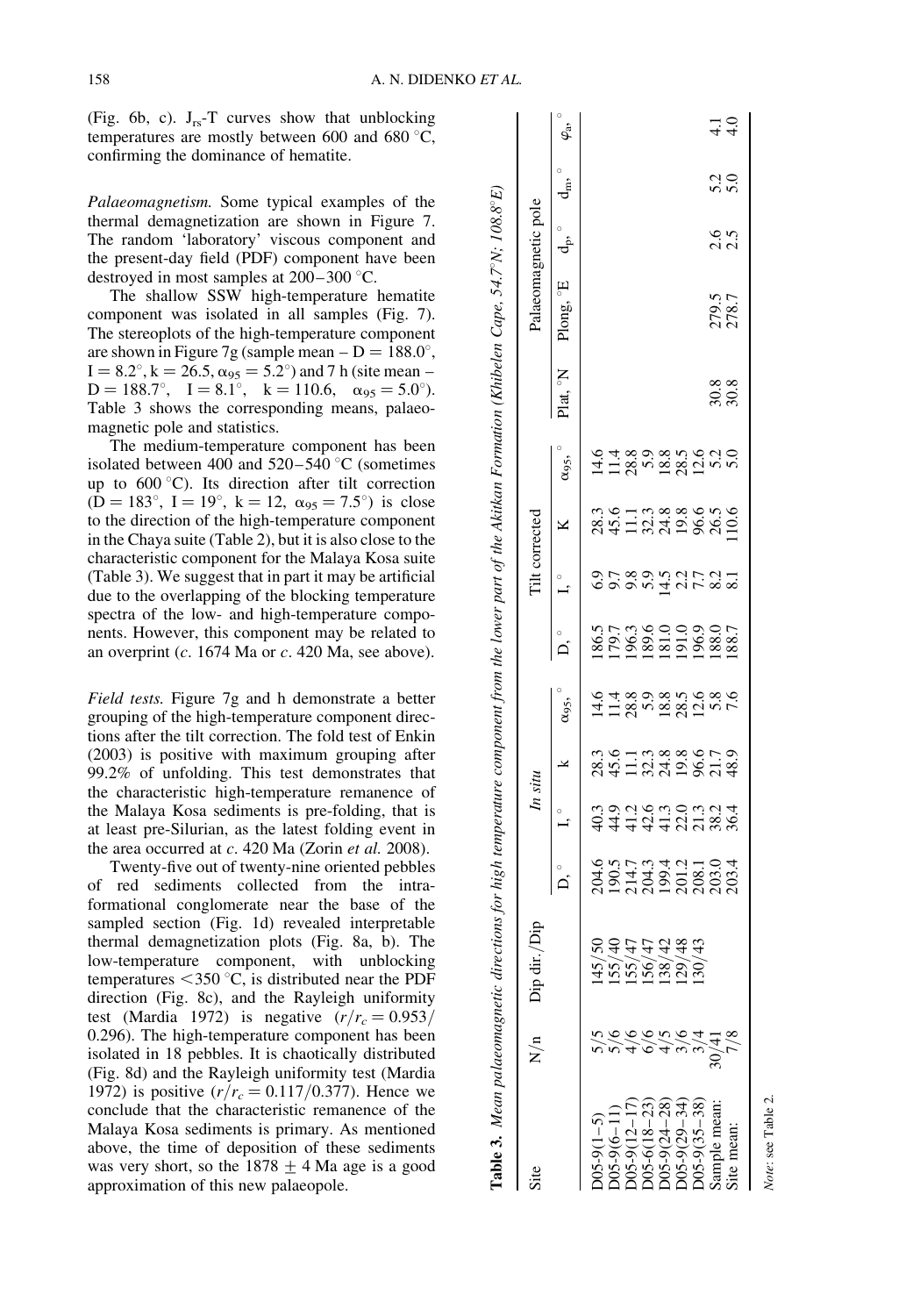

Fig. 8. Conglomerate test for the lower part of the Akitkan Group (Malaya Kosa). (a–b) orthogonal Zijderveldt plots. Stereoplots: (c) low-temperature component; (d) high-temperature component. See caption to Figure 4.

#### **Discussion**

The results of this study provide two reliable Siberian Palaeoproterozoic palaeopoles. The reliability index Q of Van der Voo (1990) for the 1878 Ma Malaya Kosa pole is 6, but we are more cautious about the Chaya pole due to less convincing conglomerate tests. These two poles, together with the Shumikhin pole (Didenko et al. 2003, 2005), provide robust constraints on the palaeopositions of Siberia at 1850–1880 Ma. Lack of reliable Mesoproterozoic palaeopoles prevents a construction of the pre-Neoproterozoic Siberian APWP, and we must consider two polarity options for any reconstruction. However, there are some direct tectonic applications of our new results.

The age of the Malaya Kosa pole is remarkably close to the age of the highly reliable 1880 Ma Molson dykes B-pole (Halls & Heaman 2000). Such closeness in age of two reliable poles from different continents is rare for pre-Neoproterozoic times (Cawood et al. 2006; Evans & Pisarevsky 2008). As the latest Mesoproterozoic Laurentia-Siberia reconstruction is palaeomagnetically constrained (Gallet et al. 2000; Pavlov et al. 2000, 2002; Pisarevsky & Natapov 2003), our study provides an important test for the differential movements of continental blocks in the late

Palaeoproterozoic–Mesoproterozoic, challenged by Stern (2005). Stern argued that the modern-style subduction-related plate tectonics did not exist before 1 Ga, as in his opinion such evidence for an ancient subduction as blueschists, high-pressure metamorphics and ophiolite complexes are apparently absent in pre-Neoproterozoic. High-quality palaeomagnetic data are crucial to test this suggestion, because they may indicate the differential movements of different continents. Two pairs of coeval poles from two continental blocks allow a comparison of their mutual positions at two different time slices. Cawood et al. (2006) and Evans & Pisarevsky (2008) found only a few examples of such evidence of differential movements between Superior and Kalahari, Baltica and Australia, Superior and Karelia. Now we have an opportunity to test late Palaeoproterozoic–Mesoproterozoic movements between Siberia and Superior/Laurentia. Figure 9a and b demonstrate possible Superior–Siberia reconstructions at 1880 Ma in two polarity options based on the Malaya Kosa and Molson B poles. Multiple images of Siberia for each option highlight longitudinal uncertainty in craton position.

Pisarevsky & Natapov (2003) made a Siberia– Laurentia late Mesoproterozoic reconstruction using a best fit between the  $c$ . 950–1050 Ma set of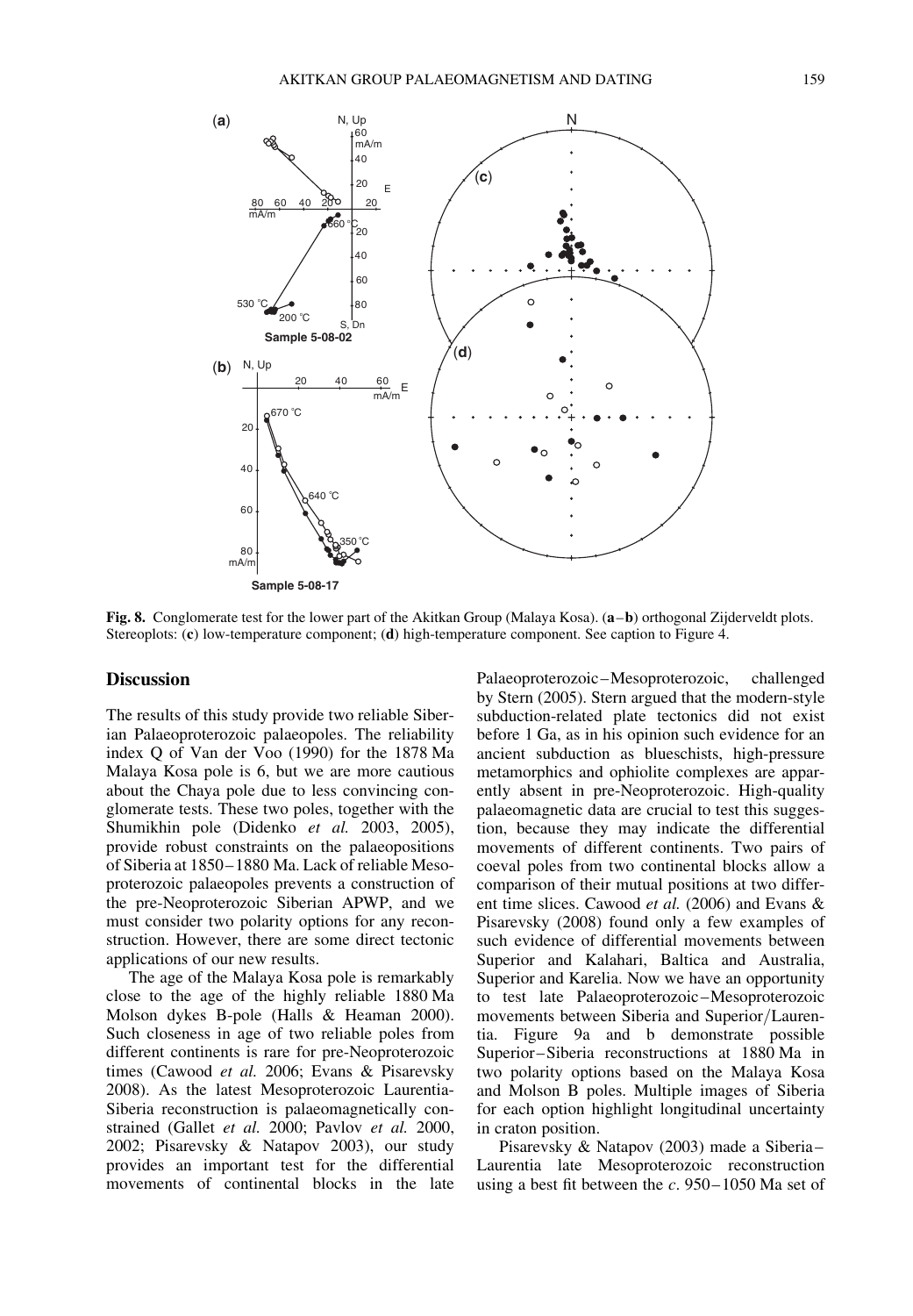

Fig. 9. Superior–Siberia reconstructions in two polarity options at  $(a-b)$  1880 Ma;  $(c-d)$  1050–950 Ma (after Pisarevsky & Natapov 2003). The arrows indicate to the modern 'North'.

poles from the Uchur-Maya area (Gallet et al. 2000; Pavlov et al. 2000, 2002) and the coeval fragment of the Laurentian APWP (Pisarevsky & Natapov 2003 for reference). Two polarity options are shown in Figure 9c and d. In this case we do not have a longitudinal uncertainty, because APWP fragments were used rather than individual poles. Figure 9 demonstrates a significant difference between relative palaeopositions of Superior/Laurentia and Siberia between  $c$ . 1880 and  $c$ . 1000 Ma, suggesting independent drift of two continents in the Mesoproterozoic, which is possible only in the present-day style tectonic environments with generation and consumption of lithosphere between these blocks on a constant-radius Earth. However, this should be considered just as a reasonable suggestion, because most of 950–1050 Ma Siberian and Laurentian poles cannot be considered as 'key-poles' for various reasons, mainly their poor age constraints (Evans & Pisarevsky 2008).

### Conclusions

(1) Two parts of the Palaeoproterozoic Akitkan Group of south Siberia are dated at  $1863 \pm 9$  and  $1878 \pm 4$  Ma by the U–Pb zircon conventional method, confirming the earlier published ages (Neymark et al. 1991; Larin et al. 2003).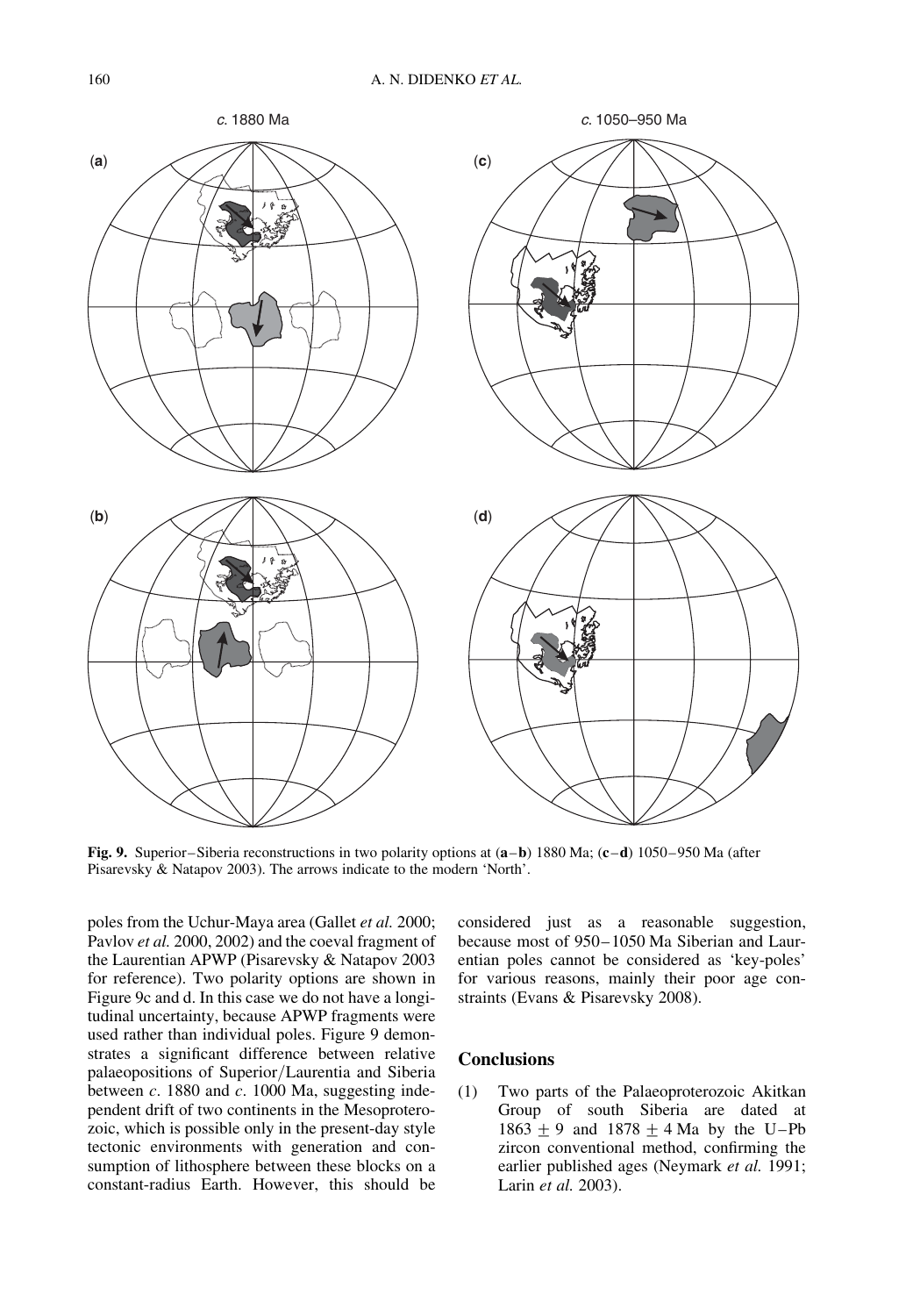- (2) A stable high-temperature remanence has been isolated in sedimentary rocks of the lower part of the Akitkan Group. Positive conglomerate and fold tests confirm that this magnetization is primary. The corresponding Malaya Kosa pole is highly reliable and may be considered as the 1878 Ma key-pole for Siberia.
- (3) A stable high-temperature remanence has been isolated in sedimentary rocks of the upper part of the Akitkan Group. Conglomerate tests in two conglomerate layers gave contrasting results, suggesting that this remanence is primary in some studied rocks, but it might be contaminated in other rocks by a secondary remagnetization of uncertain nature. However, all remanence directions are coherent and resemble the direction of coeval rocks in a distal area. We suggest that the overprint direction could be close to the primary direction and the palaeopole is reliable.
- (4) A comparison of coeval Malaya Kosa pole and Laurentian Molson B pole demonstrate that the Siberian craton changed its position with respect to the Superior craton during the Mesoproterozoic.

The authors thank E. Sklyarov, I. Kozakov, A. Bukharov, S. Shipunov, A. Dvorova and N. Dvorova for discussion and assistance during this work. This research was supported by the Branch of the Earth Sciences and Siberian Branch of Russian Academy Sciences (Program 10), and Russian Foundation for Basic Research (Project nos. 06-05-64352, 06-05-64458). We thank K. Buchan, R. Ernst and D. Evans for their constructive reviews.

#### References

- ADE-HALL, J. M., PALMER, H. C. & HUBBARD, T. P. 1971. The magnetic and opaque petrological response of basalts to regional hydrothermal alteration. Geophysical Journal International, 24, 137–174.
- BIBIKOVA, E. V., KORIKOVSKY, S. P., KIRNOZOVA, T. I., SUMIN, L. V., ARAKELYANTS, M. M., FEDOROVSKY, V. S. & PETROVA, Z. I. 1987. Age determinations of the rocks of the Baikal-Vitim greenstone belt by isotopic geochronological methods. In: SHULYUKOV, YU. A. (ed.) Isotopic Dating of the Metamorphic and Metasomatic Processes. Nauka, Moscow, 154–164 (in Russian).
- BORUKAEV, ZH. B. 1985. Structures of the Precambian and Plate Tectonics. Nauka, Novosibirsk (in Russian).
- BUKHAROV, A. A. 1987. Protoactivated Zones of Ancient Platforms. Nauka, Novosibirsk (in Russian).
- CAWOOD, P. A., KRÖNER, A. & PISAREVSKY, S. A. 2006. Precambrian plate tectonics: criteria and evidence. GSA Today, 16, 4-11.
- CONDIE, K. C. 2002. Breakup of a Palaeoproterozoic supercontinent. Gondwana Research, 5, 41-43.
- CONDIE, K. C. & ROSEN, O. M. 1994. Laurentia-Siberia connection revised. Geology, 22, 168-170.
- DALZIEL, I. W. D. 1997. Neoproterozoic-Paleozoic geography and tectonics: review, hypothesis, environmental speculation. Geological Society of America Bulletin, 109, 16–42.
- DIDENKO, A. N. & PECHERSKY, D. M. 1993. Revised Paleozoic apparent polar wander paths for E. Europe, Siberia, N. China and Tarim plates. L.P. Zonenshain Memorial conference on Plate Tectonics. Moscow, 47–48 (in Russian).
- DIDENKO, A. N., KOZAKOV, I. K. ET AL. 2003. Palaeoproterozoic granites of the Sharyzhalgai block, Siberian craton: palaeomagnetism and geodynamic inferences. Doklady Earth Sciences, 390, 510.
- DIDENKO, A.N.,VODOVOZOV,V.YU.,KOZAKOV,I.K.& BIBIKOVA, E. V. 2005. Palaeomagnetic and geochronological study of post-collisional Early Proterozoic granitoids in the Southern Siberian Platform: methodological and geodynamic aspects. Izvestiya, Physics of the Solid Earth, 41, 156–172.
- DONSKAYA, T. V., SAL'NIKOVA, E. B. ET AL. 2002. Early Proterozoic postcollision magmatism at the southern flank of the Siberian craton: new geochronological data and geodynamic implications. Doklady Earth Sciences, 383, 125–128.
- DONSKAYA, T. V., GLADKOCHUB, D. P., KOVACH, V. P. & MAZUKABZOV, A. M. 2005. Petrogenesis of Early Proterozoic postcollisional granitoids of the southern Siberian craton. Petrology, 13, 229-252.
- DONSKAYA, T. V., MAZUKABZOV, A. M. ET AL. 2007. Stratotype of the Chaya Formation of the Akitkan Group in the North Baikal volcanoplutonic belt: age and time of sedimentation. Russian Geology and Geophysics, 48, 707–710.
- ENKIN, R. J. 2003. The direction-correction tilt test: an allpurpose tilt/fold test for palaeomagnetic studies. Earth and Planetary Science Letters, 212, 151–166.
- ERNST, R. E., BUCHAN, K. L., HAMILTON, M. A., OKRUGIN, A. V. & TOMSHIN, M. D. 2000. Integrated palaeomagnetism and U–Pb geochronology of mafic dikes of the Eastern Anabar shield region, Siberia: implications for Mesoproterozoic paleolatitude of Siberia and comparison with Laurentia. Journal of Geology, 108, 381–401.
- EVANS, D. A. D. & PISAREVSKY, S. A. 2008. Plate tectonics on the early Earth? – weighing the palaeomagnetic evidence. In: CONDIE, K. & PEASE, V. (eds) When Did Plate Tectonics Begin? Geological Society of America Special Paper 440, 249–263.
- GALLET, Y., PAVLOV, V. E., SEMIKHATOV, M. A. & PETROV, P. Y. 2000. Late Mesoproterozoic magnetostratigraphic results from Siberia: paleogeographic implications and magnetic field behavior. Journal of Geophysical Research, 105, 16 481–16 500.
- GLADKOCHUB, D. P., WINGATE, M. T. D., PISAREVSKY, S. A., DONSKAYA, T. V., MAZUKABZOV, A. M., PONOMARCHUK, V. A. & STANEVICH, A. M. 2006a. Mafic intrusions in southwestern Siberia and implications for a Neoproterozoic connection with Laurentia. Precambrian Research, 147, 260–278.
- GLADKOCHUB, D., PISAREVSKY, S. A., DONSKAYA, T., NATAPOV, L. M., MAZUKABZOV, A., STANEVICH, A. M. & SLKYAROV, E. 2006b. The Siberian Craton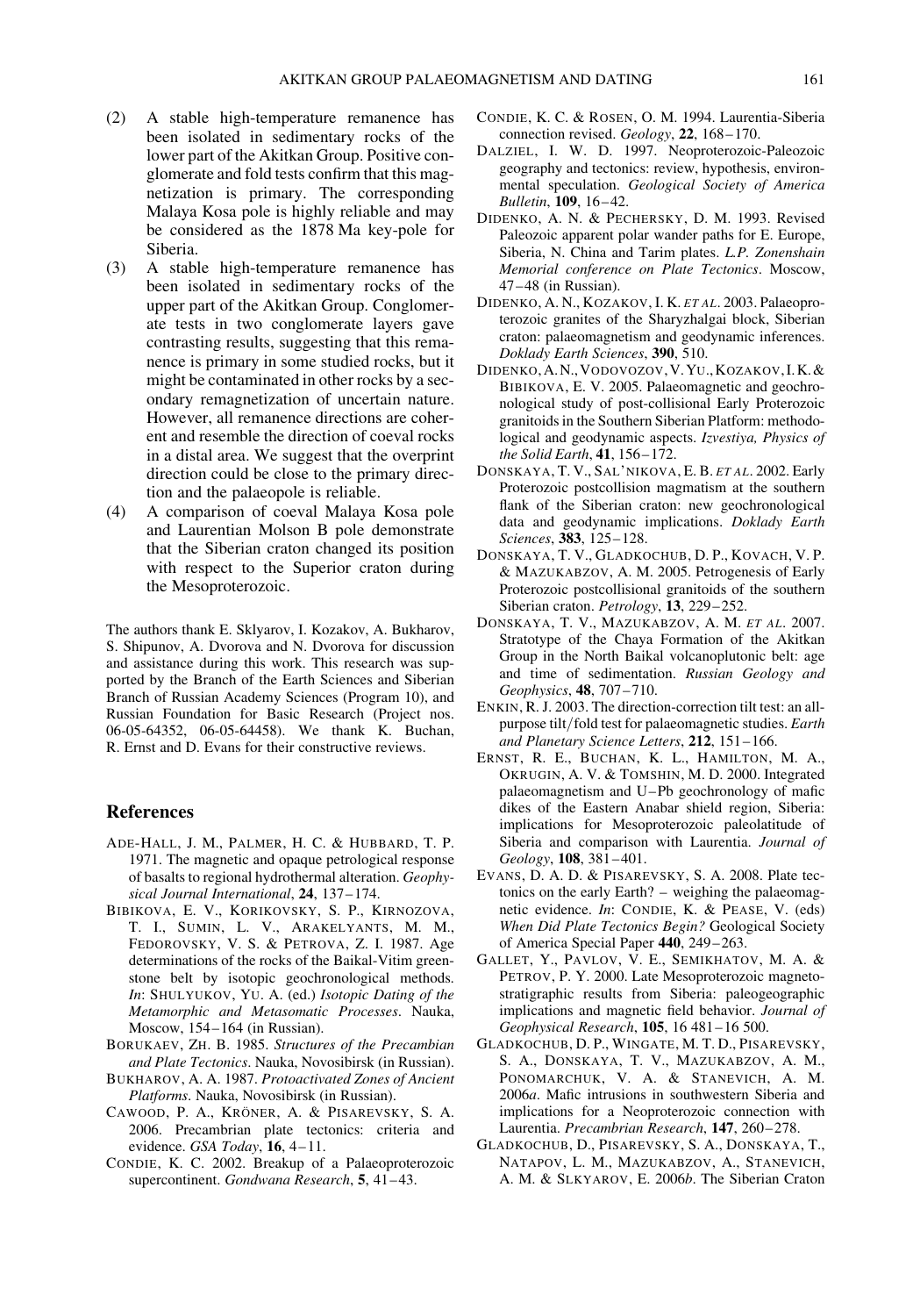and its evolution in terms of the Rodinia hypothesis. Episodes, 29, 169–174.

- GLADKOCHUB, D. P., DONSKAYA, T. V., MAZUKABZOV, A. M., STANEVICH, A. M., SKLYAROV, E. V. & PONOMARCHUK, V. A. 2007. Signature of Precambrian extension events in the southern Siberian craton. Russian Geology and Geophysics, 48, 17–31.
- GRAHAM, J. W. 1949. The stability and significance of magnetism in sedimentary rocks. Journal of Geophysical Research, 54, 131–167.
- HALLS, H. C. & HEAMAN, L. M. 2000. The palaeomagnetic significance of new U–Pb age data from the Molson dyke swarms, Cauchon Lake area, Manitoba. Canadian Journal of Earth Sciences, 37, 957–966.
- HOFFMAN, P. F. 1991. Did the breakout of Laurentia turn Gondwana inside out? Science, 252, 1409–1412.
- KHAIN, V. E. & BOZHKO, N. A. 1988. Historical Geotectonics Precambrian. Nedra, Moscow (in Russian).
- KHRAMOV, A. N. 1987. Paleomagnetology. Springer-Verlag, Berlin.
- KIRSCHVINK, J. L. 1980. The least-square line and plane and the analysis of palaeomagnetic data. Geophysical Journal of the Royal Astronomical Society, 62, 699–718.
- KROGH, T. E. 1973. A low-contamination method for hydrothermal decomposition of zircon and extraction of U and Pb for isotopic age determination. Geochimica et Cosmochimica Acta, 37, 485–494.
- LARIN, A. M., SAL'NIKOVA, E. B. ET AL. 2003. The North Baikal volcanoplutonic belt: age, formation duration, and tectonic setting. Doklady Earth Sciences, 392, 963.
- LUDWIG, K. R. 1999. ISOPLOT/Ex.Version 2.06. A Geochronological Toolkit for Microsoft Excel. Berkley Geochronology Center, Special Publications, 1a.
- MARDIA, K. V. 1972. Statistics of Directional Data. Academic Press, London.
- MATS, V. D. 1965. Upper Precambrian of the West Gisbaikalia and North-Baikalian upland (stratigraphy and historic development). PhD Thesis, Geological Institute SB RAS, Novosibirsk (in Russian).
- MATS, V. D., BUKHAROV, A. A. & EGOROVA, O. P. 1968. Stratigraphy and some lithological affinities of volcanic-sedimentary sequences of the North-Baikal volcanic-plutonic belt. In: ODINTSOV, M. M. (eds) Geology and Geophysics of the Siberian Platform. VSKI, Irkutsk, 116–139 (in Russian).
- MATTINSON, J. M. 1994. A study of complex discordance in zircons using step-wise dissolution techniques. Contributions to Mineralogy and Petrology, 116, 117–129.
- MAZUKABZOV, A. M., GLADKOCHUB, D. P., DONS-KAYA, T. V., BUKHAROV, A. A. & STANEVICH, A. M. 2006. North-Baikal volcanic-plutonic belt: the analysis of geochronological data of volcanicsedimentary sequences. *In*: GORDIENKO, I. V. (eds) Volcanism and Geodynamics. BNC, Ulan-Ude, 2, 473–476 (in Russian).
- MCELHINNY, M. W. & MCFADDEN, P. L. 2000. Palaeomagnetism: Continents and Oceans. Academic Press, San Diego.
- NAGATA, T. 1961. Rock Magnetism. Marusen Company Ltd, Tokyo.
- NEYMARK, L. A., LARIN, A. M., YAKOVLEVA, S. Z., SRYVTSEV, N. A. & BULDUGEROV, V. V. 1991. The new dates about age (U–Pb zircons) Akitkan Group of the Baikal-Patom Fold Belt. Doklady Earth Sciences, 320, 182–186 (in Russian).
- PAVLOV, V. E., GALLET, I., PETROV, P. Yu., ZHURAV-LEV, D. Z. & SHATSILLO, A. V. 2002. The Ui Group and Late Riphean sills in the Uchur-Maya region: Isotopic and palaeomagnetic data and the problem of the Rodinia supercontinent. Geotektonika, 4, 26–41.
- PAVLOV, V. E., GALLET, Y. & SHATSILLO, A. V. 2000. Palaeomagnetism of the upper Riphean Lakhanda Group of the Uchur–Maya area and the hypothesis of the late Proterozoic supercontinent. Fiz. Zemli 8, 23–34 (in Russian).
- PECHERSKY, D. M., BAGIN, V. I., BRODSKAYA, S. YU. & SHARONOVA, Z. V. 1975. Magnetism and Conditions of Origin in Extrusive Rocks. Nauka, Moscow, (in Russian).
- PIPER, J. D. A. 2000. The Neoproterozoic Supercontinent: Rodinia or Palaeopangaea? Earth and Planetary Science Letters, 176, 131–146.
- PISAREVSKY, S. A. 2005. New edition of the global palaeomagnetic database. EOS transactions, 86, 170.
- PISAREVSKY, S. A. & NATAPOV, L. M. 2003. Siberia and Rodinia. Tectonophysics, 375, 221–245.
- PISAREVSKY, S. A., WINGATE, M. T. D., POWELL, C. MCA., JOHNSON, S. & EVANS, D. A. D. 2003. Models of Rodinia assembly and fragmentation. In: YOSHIDA, M., WINDLEY, B. & DASGUPTA, S. (eds) Proterozoic East Gondwana: Supercontinent Assembly and Breakup. Geological Society, London, Special Publications, 206, 35–55.
- PISAREVSKY, S. A., NATAPOV,L. M., DONSKAYA, T. V., GLADKOCHUB, D. P. & VERNIKOVSKY, V. A. 2007. Proterozoic Siberia: a promontory of Rodinia. Precambrian Research doi:10.1016/j.precamres.2007.04.016.
- POLLER, U., GLADKOCHUB, D., DONSKAYA, T., MAZUKABZOV, A., SKLYAROV, E. & TODT, W. 2005. Multistage magmatic and metamorphic evolution in the Southern Siberian Craton: Archean and Paleoproterozoic zircon ages revealed by SHRIMP and TIMS. Precambrian Research, 136, 353–368.
- RAINBIRD, R. H., STERN, R. A., KHUDOLEY, A. K., KROPACHEV, A. P., HEAMAN, L. M. & SUKHORU-KOV, V. I. 1998. U–Pb geochronology of Riphean sandstone and gabbro from southeast Siberia and its bearing on the Laurentia – Siberia connection. Earth and Planetary Science Letters, 164, 409–420.
- ROGERS, J. J. W. 1996. A history of continents in the past three billion years. *Journal of Geology*, **104**, 91–107.
- ROGERS, J. J. W. & SANTOSH, M. 2002. Configuration of Columbia, a Mesoproterozoic supercontinent. Gondwana Research, 5, 5–22.
- ROSEN, O. M., CONDIE, K. C., NATAPOV, L. M. & NOZHKIN, A. D. 1994. Archean and Early Proterozoic evolution of the Siberian craton: a preliminary assessment. In: CONDIE, K. C. (ed.) Archean Crustal Evolution. Elsevier, Amsterdam, 411–459.
- ROSEN, O. M., MANAKOV, A. V. & SERENKO, V. P. 2005. Palaeoproterozoic collisional system and diamondiferous lithospheric keel of the Yakutian